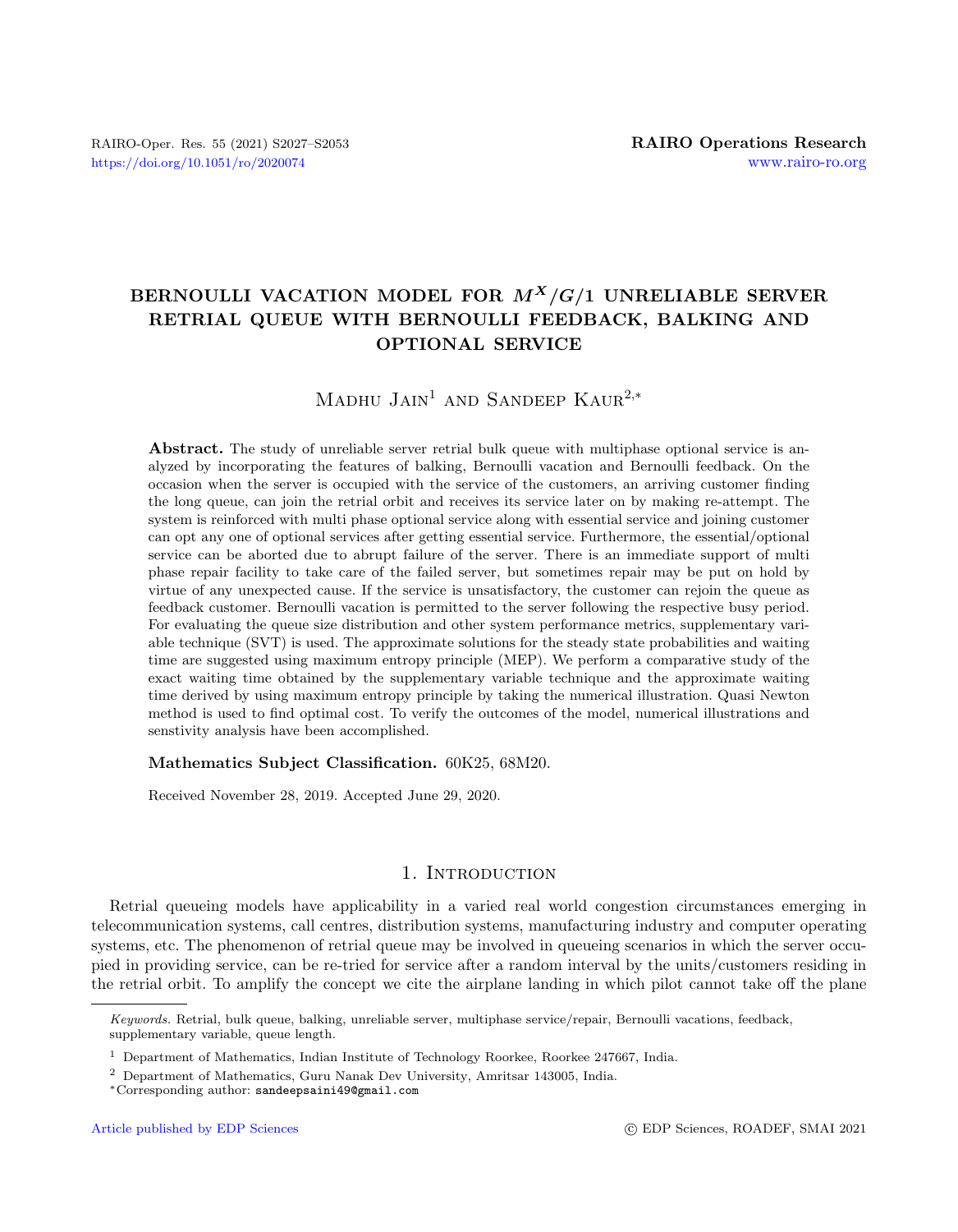#### S2028 M. JAIN AND S. KAUR

if runway is not free and has to wait for the permission of ATC to land; in such a case the pilot has to keep circling in the sky and re-attempts to land after sometime. The features of unreliable server and balking are also important and should be incorporated while developing the queueing model for the performance prediction and acquiring realistic outcomes of delay situations. The feature of vacationing server is also a salient attribute to enhance the server's capability and to maintain the efficiency of the system at optimum cost. The server can also utilize the vacation time for some supplementary tasks such as maintenance jobs, etc. In many practical queueing scenarios, the arrivals may occur in groups or batches; for instance packet switching technique is used in computer networks for transmission of data in the form of packets of variable sizes. These packets contain the required information of data and it might be possible that packet cannot be successfully transmitted to the destination. The concept of feedback queue can also be involved in packet transmission as some packets are again feedback to the queue and are retransmitted to the destination. The provision of optional services along with necessary regular service can be observed in many places including at a diagnostic lab where patients arrive for their regular blood test and to diagnose a particular disease, there is also a provision of additional tests as per requirement for the treatment.

An  $M/G/1$  retrial queue inclusive of optional vacation and delayed repair is analyzed in Choudhury and Ke [\[7\]](#page-25-0). In the present paper we have extended their work by incorporating some more realistic attributes namely batch input, multiphase optional service, server breakdown, delayed and multiphase repair, Bernoulli feedback and server vacation provision. To cite an application of our model, we illustrate its application in banking system wherein customers arrive in batches and require multi-phases services provided at the bank's counter such as saving account updation, withdrawal/deposit of money, fixed deposits, loans and medical insurance, etc. It can be observed that during the busy hours of banks, the arriving customer either may wait in the retrial orbit for its turn or may balk from the system. Also, the employee at bank may avail regular vacation when there is no customer. The computer system which acts as server is subject to failure due to power failure, cyber attack, internet availability, technical issue or any unforeseen reason. The failed server needs urgent repair but delay in repair may occur in the process of finding out the reason of failure of the system. Furthermore, the repair is accomplished in multiphase. In bank there may be provision of customer's feedback in case if the customer finds its service unsatisfactory and can request for repeat its service.

Due to enormous applications, it is noticed that there is a significant amount of literature on retrial queues and its applications with distinct assumptions to develop queueing models [\[1,](#page-25-1)[2,](#page-25-2)[24\]](#page-25-3). Gao and Wang [\[13\]](#page-25-4) investigated the non-Markovian retrial queue including impatient nature of the customers as a consequence of server breakdown being caused by occurrence of negative units. Yang *et al.* [\[38\]](#page-26-0) have examined  $M^X/G/1$  retrial queue with server failure under J optional vacations and obtained various performance measures using supplementary variable technique (SVT). An  $M/G/1$  model discussed by Kim and Kim [\[18\]](#page-25-5) was based on the concept that the arriving customers are classified into two categories separately join retrial orbit or infinite queue during unavailability of the server. The queue size distributions of both types of customers and waiting time distribution are evaluated for the concerned system by employing Laplace–Stieltjes transform. Rajadurai et al. [\[25\]](#page-25-6) studied an  $M/G/1$  retrial queueing model with multiphase service, working vacation and vacation interruptions using supplementary variable technique.

The queueing modeling with Bernoulli feedback has also been done by some researchers under various condi-tions to analyze the queueing characteristics [\[9,](#page-25-7)[17,](#page-25-8)[19\]](#page-25-9). An  $M/G/1$  retrial queue having optional feedback along with a pair of heterogeneous essential service, was investigated by Lakshmi and Ramanath [\[20\]](#page-25-10). Ayyappan and Shyamala [\[3\]](#page-25-11) have studied the bulk arrival feedback queueing model by utilizing Laplace Stieltjes transform. Lately, Chang et al. [\[4\]](#page-25-12) have discussed unreliable server queue with impatient customers and Bernoulli feedback and derived steady state queue size probabilities using quasi progression algorithm. Due to real life applications of server vacation in various congestion situations such as in production system, fabricating industry and PC operating system, many queueing analysts contributed their significant researches in queueing theory and developed a variant of vacation queueing models [\[11,](#page-25-13) [12,](#page-25-14) [22,](#page-25-15) [29\]](#page-25-16). Yang and Ke [\[37\]](#page-26-1) have analyzed the unreliable server non-Markovian model with server vacation under  $(p, N)$ -policy and obtained various analytical as well as numerical outcomes along with optimized cost. Bulk arrival retrial queues with Bernoulli vacation was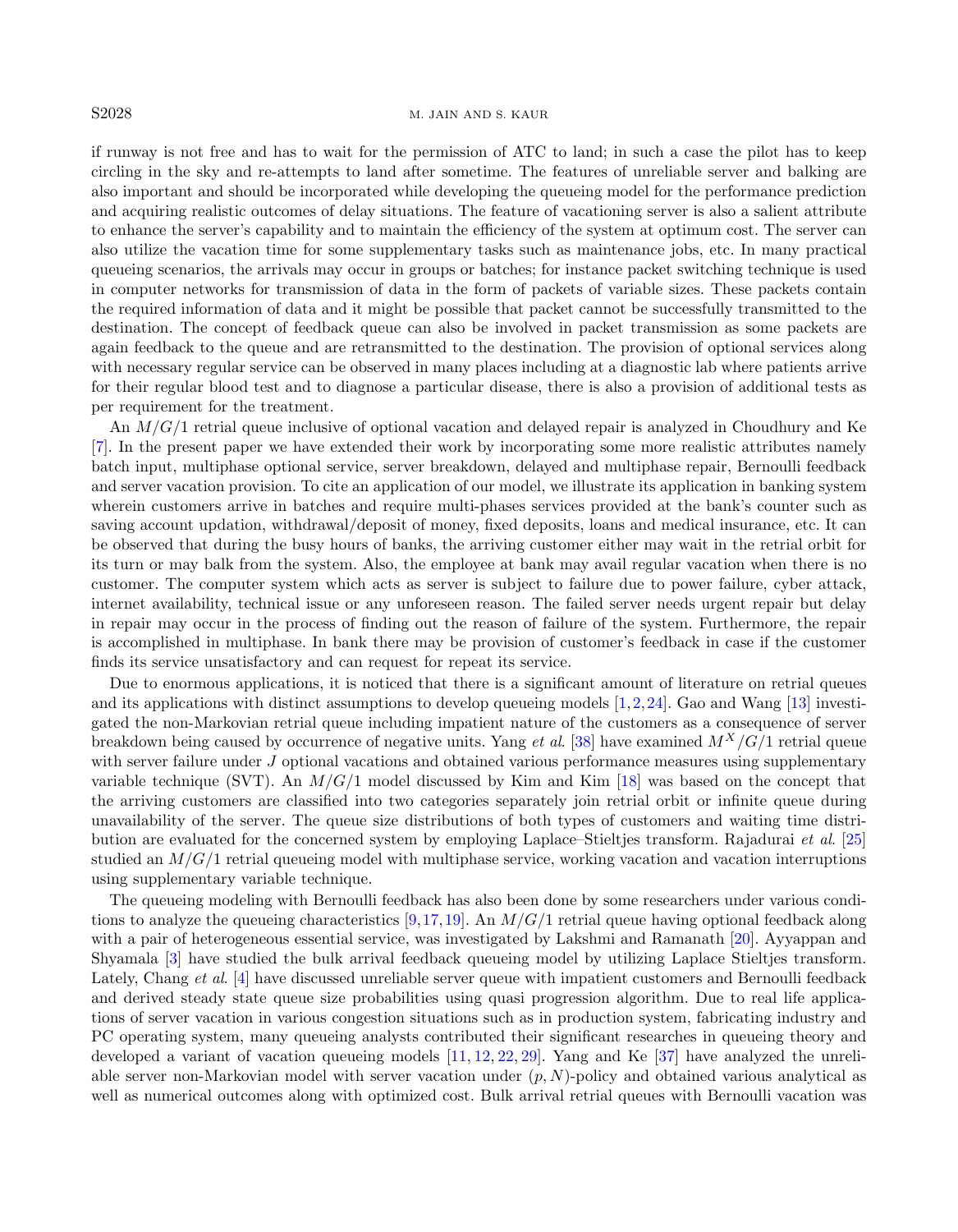discussed by Singh et al. [\[30\]](#page-25-17) using SVT to evaluate performance characteristics by considering the optional service in addition to regular service. Choudhury and Deka [\[6\]](#page-25-18) have considered the multiple vacation policy for unreliable server  $M^X/G/1$  model using SVT to evaluate the busy period distribution, reliability functions and other performance measures.

In many queueing scenarios, the facility of optional services can be noticed apart from regular essential service. The example of such type of services can be seen in clinical laboratories, production management, automobile repair stations, etc. In the queueing literature, a few researchers including Medhi [\[23\]](#page-25-19), Wang [\[35\]](#page-26-2), Choudhury and Deka [\[5\]](#page-25-20) worked on this aspect under varied assumptions. Bulk queue with multiphase services was discussed by Jain and Bhagat [\[15\]](#page-25-21) by considering the features of retrial, unreliable server and modified vacation policy. Recently, Jain et al. [\[31\]](#page-25-22) explored the bulk arrival queue with optional service by incorporating the balking behaviour of customers, unreliable server and multiphase repairs. In this work, they have derived the system state probabilities and distributions at steady state using supplementary variable technique. The server breakdown is a common phenomenon in queueing systems and broken server needs the immediate repair to resume the services without any halt. However, sometimes failed server has to wait for the repair facility due to unavailability of spare parts or due to any other technical reason. Some queueing theorists have done research works in different frameworks by considering unreliable server [\[8,](#page-25-23) [21\]](#page-25-24).  $M^X/G/1$  queueing system with reneging having unreliable server, and multi optional services was analyzed by Jain and Bhagat [\[16\]](#page-25-25) by employing SVT. The balking behaviour in the arriving units may also emerged due to sudden failure of system; this concept was incorporated in the investigation done by Singh et al. [\[32\]](#page-25-26) for the study of queueing system with bulk input, Bernoulli feedback, breakdown and multiphase repairs. A queueing model with server breakdown and balking for  $M^X/G(a, b)/1$  queue with Bernoulli vacation schedule under multiple vacation policy was investigated by Govindan and Marimuthu [\[14\]](#page-25-27).

In many complex queueing situations, the derivation of performance measures in explicit form is a challenging task by applying analytical methods. In aforesaid circumstances the probability distribution, waiting time and other metrics can be evaluated by applying maximum entropy principle (MEP). Following the preamble research work done by Shannon [\[26\]](#page-25-28), diversified studies on queueing models were accomplished by various researchers [\[28,](#page-25-29) [36\]](#page-26-3) via maximum entropy principle. Recently, Singh et al. [\[33\]](#page-25-30) developed the  $M^X/G/1$  model under randomised vacation policy and used MEP to facilitate the comparison of analytical and approximate results for the waiting time.

Queueing models under individual or a few of the realistic concepts viz. unreliable server, retrial, balking, Bernoulli feedback, phase service and vacation are discussed by some researchers. However, there is need of research work by combining all these features together due to applications of such models in real time systems wherein these features are prevalent. In order to fill up this research gap, our proposed model is devoted to the study of  $M^X/G/1$  retrial queueing model under the realistic concepts of (i) server breakdown, (ii) Bernoulli feedback, (iii) optional service, (iv) Bernoulli vacation, (v) balking, (vi) delay repair (vii) multiphase repair and (viii) service/vacation/delay/repair processes governed by i.i.d. general distributions. The remaining paper is presented as follows. In Section [2,](#page-2-0) we have outlined the assumptions and notations to develop present  $M^X/G/1$ model. Governing equations and boundary conditions are framed in Section [3.](#page-4-0) The PGF's and stability condition are specified in Section [3.](#page-4-0) Section [4](#page-6-0) is contributed for the evaluation of analytical metrics for the steady state queue size distributions. The expressions for steady state probabilities, mean system size, reliability indices and total cost are evaluated in Section [5.](#page-8-0) The formulation of MEP results is done in Section [6.](#page-12-0) Section [7](#page-14-0) is concerned with special cases deduced by fixing specific parameters. Section [8](#page-15-0) is devoted to numerical results. The last section provides the conclusion and future scope of the work done.

#### 2. Model description

<span id="page-2-0"></span>The batch arrival retrial queue by taking into consideration the different attributes namely balking, vacation, Bernoulli feedback and multiphase optional services, etc. The server may encounter a sudden breakdown due to any unexpected cause and instantly joins the repair station, where repair is completed in multi-phases after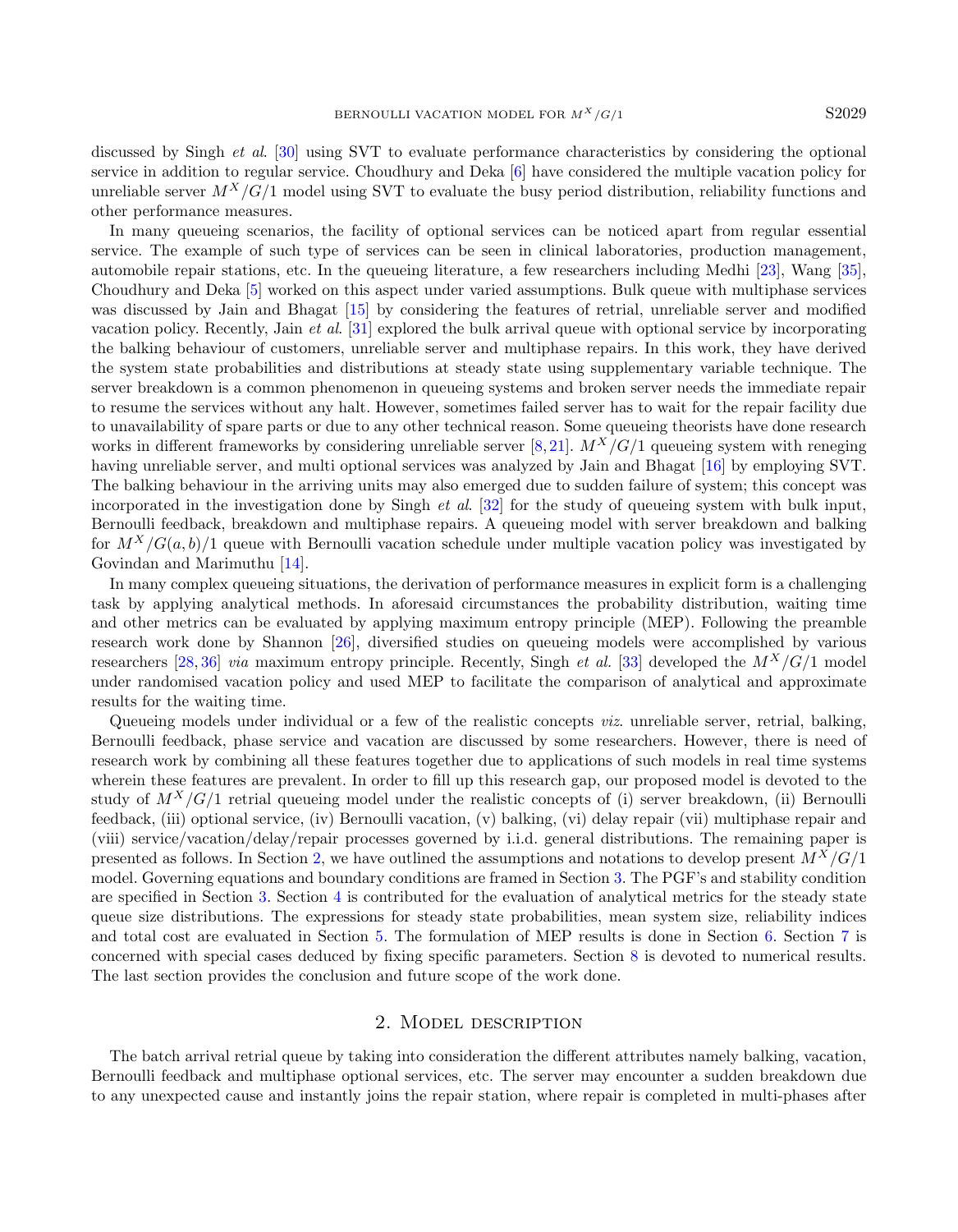### S2030 M. JAIN AND S. KAUR

a random delay. To formulate the model mathematically, underlying assumptions and notations are described as follows.

# 2.1. Assumptions

The batch arrival queueing system with optional phase service/repair, Bernoulli feedback and Bernoulli vacation is investigated. Moreover, the discouragement factor of the units is considered while designing the model. We outline the basic assumptions which are used to formulate  $M^X/G/1$  model mathematically to evaluate various system indices are as follows.

- (i) Arrival process and balking. The units arrive at the system in bulk according to Poisson process in random batch size X with arrival rate  $\lambda$ ; the probability mass function X is  $c_j = \text{Prob.}[X = j]$  with  $c, c_{(2)}$  as first and second factorial moments. Balking may take place in units while joining the system during different states of server. The joining probabilities of the units are  $b, b_1, b_2$  and  $b_3$  in different states of the server viz. busy, delayed repair, under repair and in vacation states, respectively.
- (ii) Retrial and Bernoulli feedback. There is provision of waiting in the retrial orbit for incoming units; if units find the server unavailable for the service, they can join the retrial orbit and repeat their attempt of getting service at later stage. After getting the essential/optional service, if the unit is unsatisfied from its service, then it can rejoin the original queue as a feedback unit for receiving one more regular service and subsequently optional service with probability  $\theta(0 \leq \theta \leq 1)$ ; or exit from the system with probability  $(1 - \theta).$
- (iii) Service process. The arriving units are served by the server for two types of services; the first type of service is essential for all the units joining the system and after receiving essential service, the units can demand for second type of optional services from total available *l*-optional services and take dth  $(d = 1, 2, \ldots, l)$  phase optional service with probability  $r_d$ ; or choose to depart from the system with probability  $r_0 = 1 - \sum_{d=1}^{l} r_d$ .
- (iv) Server vacation. The server is eligible to avail the vacation after each busy period under Bernoulli vacation schedule *i.e.* the server can take vacation with probability p after each service completion epoch or may continue to serve next unit with probability  $1 - p$ .
- (v) Delay in repair and repair processes. The server is prone to failure as such considered to be unreliable and may breakdown in Poisson pattern while rendering any of the essential or optional services with rates  $\alpha_d$ ,  $(0 \leq d \leq l)$ . Due to breakdown, the server becomes unable to provide service and needs urgent repair; but sometimes repair facility is not immediately available as such the server has to wait for repair *i.e.* delay in repair occurs. In order to recover the failed system, the repair is accomplished in m-phases.
- (vi) The retrial duration, essential as well as optional phase service times, delay to repair and repair times, vacation times are i.i.d. and general distributed.

Notations used for different distributions viz. bulk arrival, retrial time and general i.i.d distributed  $d\text{th}(d = 0, 1, 2, \ldots, l)$  phase service, delay to repair and kth phase repair while failed during dth phase service are expressed as follows:

# Notations

| N(t)                                                 | Number of units in retrial orbit.                                                 |
|------------------------------------------------------|-----------------------------------------------------------------------------------|
| M(x)                                                 | CDF of retrial time.                                                              |
| $B_d(x)$                                             | The CDF of $d\text{th}$ $(d = 0, 1, 2, \ldots, l)$ phase service time, with first |
|                                                      | two moments as $\beta_d$ and $\beta_d^{(2)}$ ; $d=0$ denotes the essential phase  |
|                                                      | whereas $d = 1, 2, \ldots, l$ represent optional phase services.                  |
| $D_d(y), G_{d,k}(y)$                                 | The CDF of delay in repair time and repair time, respectively of                  |
|                                                      | server failed in dth phase of service $(0 \leq d \leq l, 1 \leq k \leq m)$ .      |
| $\gamma_d, \gamma_d^{(2)}$<br>$g_{dk}, g_{dk}^{(2)}$ | First and second moments of $D_d(y)$ , $(d = 0, 1, 2, , l)$                       |
|                                                      | First and second moments of $G_{d,k}(y)$ ( $0 \le d \le l, 1 \le k \le m$ ).      |
| V(x)                                                 | The vacation time CDF.                                                            |
| $v, v^{(2)}$                                         | First two moments of $V(x)$ .                                                     |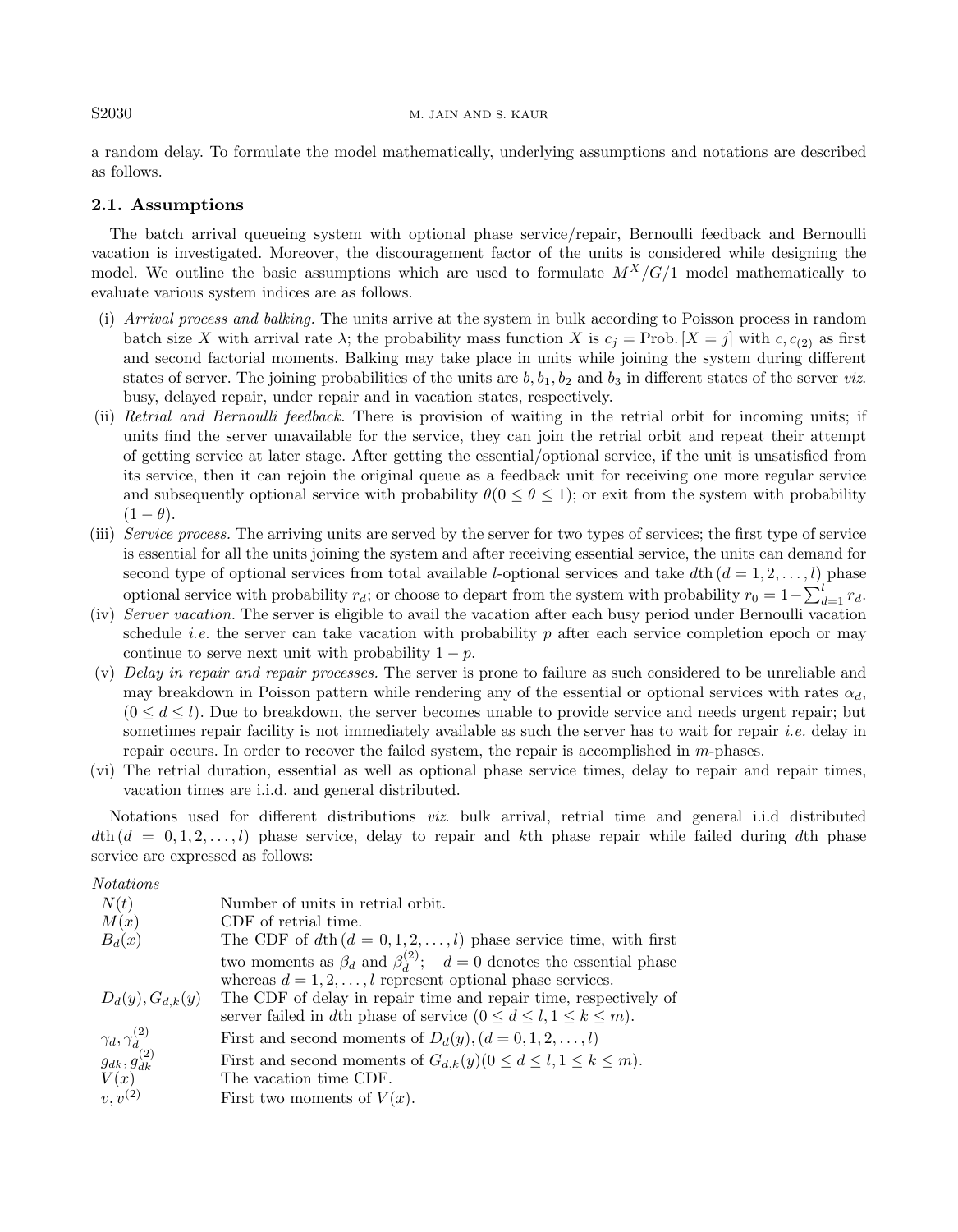BERNOULLI VACATION MODEL FOR  $M^X/G/1$  S2031

| $P_0$<br>$A_n(x)dx$                  | Prob. that the server is idle and system is empty.<br>Prob. that there are $n$ units in the system when server is idle and                                                                                                                                                                                 |
|--------------------------------------|------------------------------------------------------------------------------------------------------------------------------------------------------------------------------------------------------------------------------------------------------------------------------------------------------------|
| $P_n^0(x)dx(P_n^d(x)dx)$             | elapsed retrial time lies in $(x, x + dx), n \in W_{\infty}$ .<br>Prob. that there are $n$ units in the system when server is busy<br>in implementing first phase essential service $(dth)$ phase optional<br>service) and elapsed service time lies in $(x, x + dx), n \in W_{\infty}$ ,<br>$d \in W_l$ . |
| $D_n^0(x,y)dy(D_n^d(x,y)dy)$         | Prob. that there are $n$ units in the system when server fails in<br>first phase essential service (dth phase optional service), wait-<br>ing for repair and elapsed delay time in repair lies in $(y, y + dy)$ ,<br>$n \in W_{\infty}, d \in W_l.$                                                        |
| $R_{k,n}^0(x,y)dy(R_{k,n}^d(x,y)dy)$ | Prob. that there are $n$ units in the system when server fails in first<br>phase essential service $(dth)$ phase optional service), under repair<br>in kth repair phase and elapsed repair time lies in $(y, y + dy)$ ,<br>$n \in W_{\infty}, d \in W_l, k \in W_m.$                                       |
| $V_n(y)dy$                           | Prob. that there are $n$ units in the system when server is on vaca-<br>tion and elapsed vacation time lies in $(y, y + dy), n \in W_{\infty}$ .                                                                                                                                                           |
| $\pi_i$                              | Probability of $j$ units being in the queue at service completion<br>epoch.                                                                                                                                                                                                                                |
| $W_I$                                | The set containing numbers $\{1, 2, 3, \ldots, J\}$ .                                                                                                                                                                                                                                                      |

For solving the model, we define the following probability generating functions (PGFs):

$$
P^{d}(x, z) = \sum_{n\geq 1} z^{n} P_{n}^{d}(x), A(x, z) = \sum_{n\geq 1} z^{n} A_{n}(x)
$$
(also valid for  $x = 0$ )  

$$
D^{d}(x, y, z) = \sum_{n\geq 1} z^{n} D_{n}^{d}(x, y), R_{k}^{d}(x, y, z) = \sum_{n\geq 1} z^{n} R_{k,n}^{d}(x, y), V(y, z) = \sum_{n\geq 1} z^{n} V_{n}(y)
$$
(also valid for  $y = 0$ ).

We use  $\widetilde{F}(s)$  as Laplace transform of any CDF  $F(u)$  and also  $\overline{\widetilde{F}(s)} = 1 - \widetilde{F}(s)$ .

Also,  $f(u)du = dF(u)(\overline{F(u)})^{-1}$  is hazard rate function of any CDF  $F(u)$  (Here  $f(\cdot)$  can take values  $\mu_d(\cdot), K(\cdot), v(\cdot), \eta_d(\cdot), \xi_{d,k}(\cdot)$  with corresponding  $F(\cdot)$  as  $B_d(\cdot), M(\cdot), V(\cdot), D_d(\cdot), G_{d,k}(\cdot))$  with  $(0 \leq d \leq l, 1 \leq k)$  $k \leq m$ ).

# <span id="page-4-3"></span><span id="page-4-2"></span><span id="page-4-1"></span>3. Governing equations

<span id="page-4-0"></span>In order to develop the model based on different assumptions and notations as described in Section [2,](#page-2-0) the governing system state equations, boundary conditions and normalizing condition are framed using supplementary variables corresponding to elapsed time of general distributed processes.

# 3.1. Governing equations

$$
\lambda P_0 = \bar{p} \left[ \bar{\theta} \left( r_0 \int_0^\infty \mu_0(x) P_1^0(x) dx + \sum_{d=1}^l \int_0^\infty \mu_i(x) P_1^d(x) dx \right) \right] + \int_0^\infty \nu(y) V_1(y) dy \tag{3.1}
$$

$$
\frac{\mathrm{d}}{\mathrm{d}x}A_n(x) + [\lambda b + K(x)]A_n(x) = 0, \quad n \in W_\infty, x > 0
$$
\n
$$
(3.2)
$$

$$
\frac{d}{dx}P_n^d(x) + [\lambda b + \alpha_d + \mu_d(x)]P_n^d(x) = \lambda b \sum_{j=1}^n c_j P_{n-j}^d(x) + \int_0^\infty \xi_{d,m}(y)R_{m,n}^d(x,y)dy, \quad n \in W_\infty;
$$
\n
$$
d \in W_l \cup \{0\}, x, y > 0
$$
\n(3.3)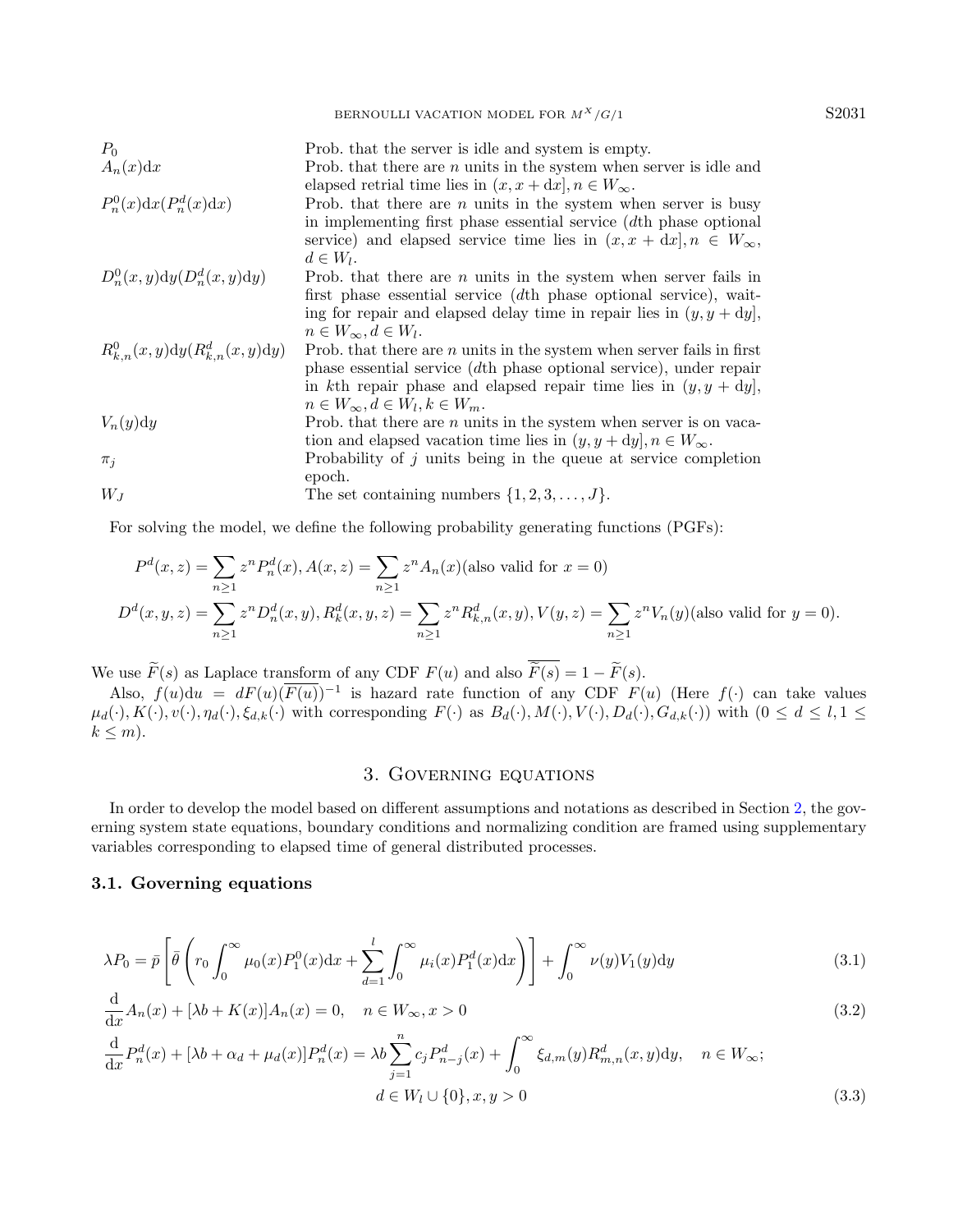S2032 M. JAIN AND S. KAUR

<span id="page-5-4"></span><span id="page-5-0"></span>
$$
\frac{d}{dy}D_n^d(x,y) + [\lambda b_1 + \eta_d(y)]D_n^d(x,y) = \lambda b_1 \sum_{j=1}^n c_j D_{n-j}^d(x,y), \quad n \in W_\infty, d \in W_l \cup \{0\}, x, y > 0 \tag{3.4}
$$

$$
\frac{\mathrm{d}}{\mathrm{d}y} R_{k,n}^d(x,y) + [\lambda b_2 + \xi_{d,k}(y)] R_{k,n}^d(x,y) = \lambda b_2 \sum_{j=1}^n c_j R_{k,n-j}^d(x,y), \quad n \in W_\infty, k \in W_m, d \in W_l \cup \{0\}, x, y > 0
$$
\n
$$
(3.5)
$$

$$
\frac{d}{dy}V_n(y) + [\lambda b_3 + v(y)]V_n(y) = \lambda b_3 \sum_{j=1}^n c_j V_{n-j}(y), \quad n \in W_\infty, y > 0.
$$
\n(3.6)

# 3.2. Boundary conditions

<span id="page-5-8"></span><span id="page-5-7"></span><span id="page-5-6"></span><span id="page-5-5"></span><span id="page-5-1"></span>
$$
A_n(0) = \int_0^\infty v(y)V_{n+1}(y)dy + \bar{p}\left[\bar{\theta}\left(r_0 \int_0^\infty \mu_0(x)P_{n+1}^0(x)dx + \sum_{d=1}^l \int_0^\infty \mu_d(x)P_{n+1}^d(x)dx\right) + \theta\left(r_0 \int_0^\infty \mu_0(x)P_n^0(x)dx + \sum_{d=1}^l \int_0^\infty \mu_d(x)P_n^d(x)dx\right)\right], \quad n \in W_\infty
$$
\n(3.7)

$$
P_n^0(0) = \lambda c_n P_0 + \lambda b \sum_{j=1}^n c_j \int_0^\infty A_{n-j}(x) dx + \int_0^\infty k(x) A_n(x) dx, \quad n \in W_\infty
$$
\n(3.8)

<span id="page-5-2"></span>
$$
P_n^d(0) = r_d \int_0^\infty \mu_d(x) P_n^d(x) dx, \quad n \in W_\infty, d \in W_l
$$
\n(3.9)

$$
D_n^d(x,0) = \alpha_d P_n^d(x), \quad n \in W_\infty, d \in W_l \cup \{0\}
$$
\n
$$
(3.10)
$$

$$
R_{1,n}^d(x,0) = \int_0^\infty \eta_d(y) D_n^d(x,y) dy, \quad n \in W_\infty, d \in W_l \cup \{0\}
$$
\n(3.11)

$$
R_{k,n}^d(x,0) = \int_0^\infty \xi_{d,k-1}(y) R_{k-1,n}^d(x,y) dy, \quad n \in W_\infty, d \in W_l \cup \{0\}, k \in \{2,3,\ldots,m\}
$$
(3.12)

$$
V_n(0) = p \left[ \bar{\theta} \left( r_0 \int_0^\infty \mu_0(x) P_n^0(x) dx + \sum_{d=1}^l \int_0^\infty \mu_d(x) P_n^d(x) dx \right) + (1 - \delta_{n,1}) \theta \left( r_0 \int_0^\infty \mu_0(x) P_{n-1}^0(x) dx + \sum_{d=1}^l \int_0^\infty \mu_d(x) P_{n-1}^d(x) dx \right) \right], \quad n \in W_\infty.
$$
 (3.13)

# 3.3. Normalizing condition

<span id="page-5-3"></span>
$$
P_0 + \sum_{d=0}^{l} \sum_{n\geq 1} \left[ \int_0^{\infty} P_n^d(x) dx + \int_0^{\infty} \int_0^{\infty} D_n^d(x, y) dx dy + \int_0^{\infty} \int_0^{\infty} \sum_{k=1}^m R_{k,n}^d(x, y) dx dy \right] + \sum_{n\geq 1} \int_0^{\infty} A_n(x) dx + \sum_{n\geq 1} \int_0^{\infty} V_n(y) dy = 1.
$$
 (3.14)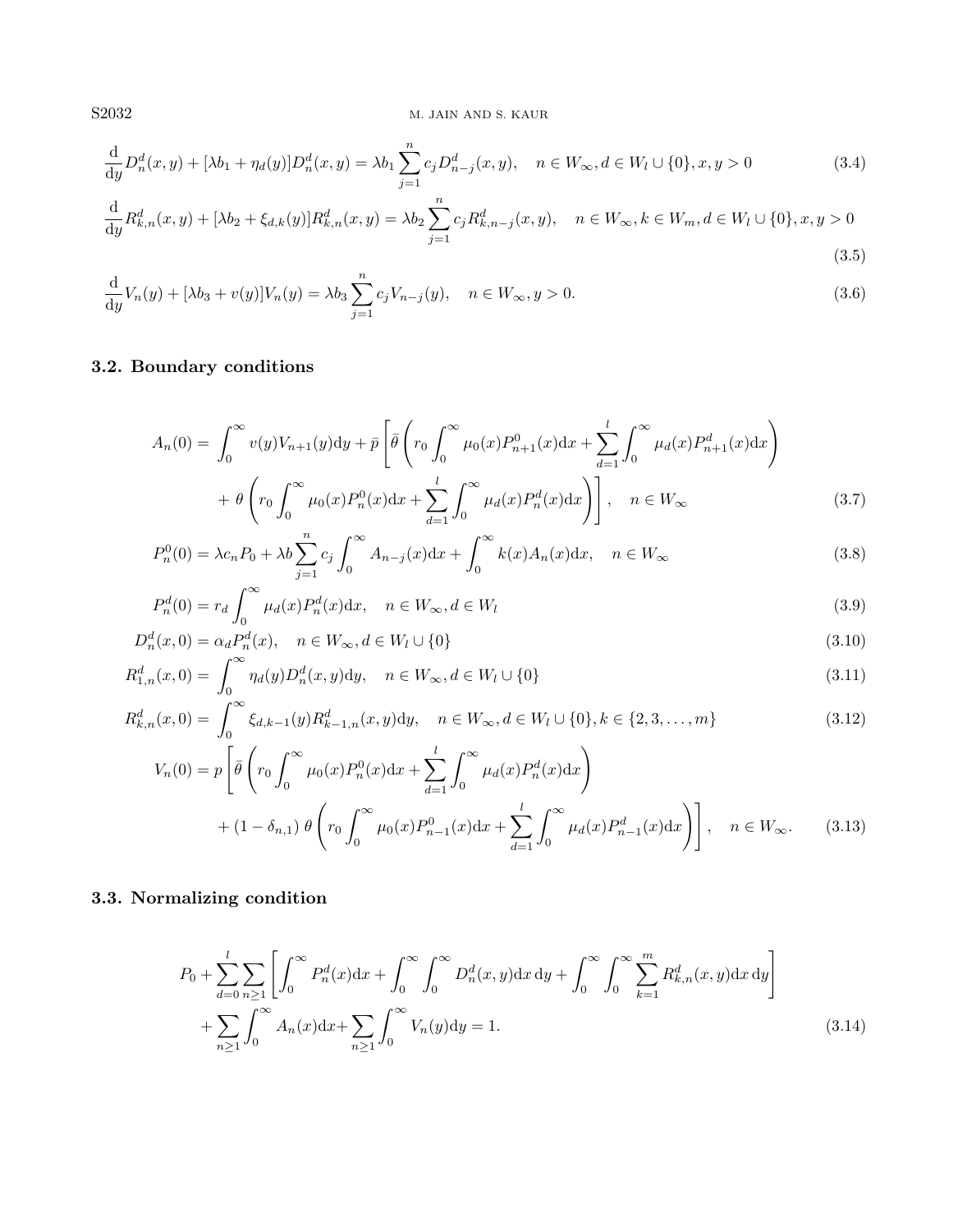# 4. Queue size distribution

<span id="page-6-0"></span>In this section, we establish the stability condition. The PGFs for the queue size distribution under the stability condition are also determined.

# 4.1. Stability condition

Lemma 4.1. At equilibrium state, stability condition of system is expressed as

<span id="page-6-6"></span><span id="page-6-5"></span><span id="page-6-4"></span><span id="page-6-2"></span><span id="page-6-1"></span>
$$
\kappa_1 + \theta + c\widetilde{\widetilde{M}(\lambda b)} < 1. \tag{4.1}
$$

*Proof.* The above stability condition is attained by following Takagi [\[34\]](#page-26-4).

# 4.2. Joint and marginal distributions

<span id="page-6-3"></span>Lemma 4.2. The PGFs for the joint distributions of server states are as follows:

$$
A(x,z) = \lambda b \varepsilon_1(\overline{M(x)}) e^{-\lambda bx} E_1(z)
$$
\n(4.2)

$$
P^{d}(x, z) = U_{d}(x, z), \quad d \in W_{l} \cup \{0\}
$$
\n
$$
(4.3)
$$

$$
V(y, z) = pE_2(z)V(y) \exp{-\phi_5(z)y}
$$
\n(4.4)

$$
D^{d}(x, y, z) = \alpha_{d} U_{d}(x, z) \overline{D_{d}(y)} \exp\{-\phi_{3}(z)y\}, \quad d \in W_{l} \cup \{0\}
$$
\n(4.5)

$$
R_1^d(x, y, z) = \alpha_d U_d(x, z) \widetilde{D}_0(\phi_3(z)) \overline{G_{d,1}(y)} \exp\{-\phi_4(z)y\}, \quad d \in W_l \cup \{0\}
$$
(4.6)

$$
R_k^d(x, y, z) = \alpha_d U_d(x, z) \widetilde{D}_0(\phi_3(z)) \overline{G_{d,1}(y)} \exp(-\phi_4(z)y) \widetilde{D}_0(\phi_3(z)) \prod_{j=1}^{k-1} \widetilde{G}_{d,j}(\phi_4(z)),
$$
  

$$
d \in W_l \cup \{0\}, k \in \{2, 3, ..., m\},
$$
 (4.7)

where

$$
\overline{F(u)} = 1 - F(u), \text{ for any CDF } F(u)
$$
\n
$$
P_0 = b\varepsilon_1[\varepsilon_2]^{-1}, \phi_1(z) = \lambda \overline{X(z)}, \phi_2(z) = b\phi_1(z), \phi_h(z) = b_{h-2}\phi_1(z); h = 3, 4, 5
$$
\n
$$
U_d(x, z) = \begin{cases} \Omega(z)\overline{B_0(x)} \exp\{-\tau_0(z)x\}, & d = 0\\ r_d\Omega(z)\overline{B_0}(\tau_0(z)\overline{B_d(x)} \exp\{-\tau_d(z)x\}, & d \in \{1, 2, 3, 4, \ldots, l\} \end{cases}
$$
\n
$$
\Omega(z) = z b \varepsilon_1 \phi_1(z) \widetilde{M}(\lambda b) [\varepsilon_2 S(z)]^{-1}, Y(z) = (\theta z + \overline{\theta}) \widetilde{B}_0(\tau_0(z)) \begin{cases} r_0 + \sum_{d=1}^l r_d \widetilde{B}_d(\tau_d(z)) \end{cases}
$$
\n
$$
E_1(z) = [z - E_3(z) X(z)][\varepsilon_2 S(z)]^{-1}, E_2(z) = \Omega(z) Y(z), E_3(z) = Y(z) \left\{ \overline{p} + p \widetilde{V}(\phi_5(z)) \right\}
$$
\n
$$
\tau_d(z) = \phi_2(z) + \alpha_d \left( 1 - \widetilde{D}_d(\phi_3(z)) \prod_{j=1}^m \widetilde{G}_{d,j}(\phi_4(z)) \right), & d = 0, 1, 2 \ldots, l
$$
\n
$$
\chi_1 = \overline{\widetilde{M}(\lambda b)} [\overline{b}c - 1], S(z) = Y(z) \left\{ \overline{p} + p \widetilde{V}(\phi_5(z)) \right\} \left[ \widetilde{M}(\lambda b) + X(z) \overline{\widetilde{M}(\lambda b)} \right] - z
$$
\n
$$
\psi_d = \begin{pmatrix} b + \alpha_d \left( b_1 \gamma_d + b_2 \sum_{j=1}^m g_{dj} \right) \end{pmatrix}, \varphi_d = \begin{pmatrix} 1 + \alpha_d \left( \gamma_d + \sum_{j=1}^m g_{dj} \right) \end{pmatrix}; & 0 \le d \le l
$$
\n
$$
\kappa
$$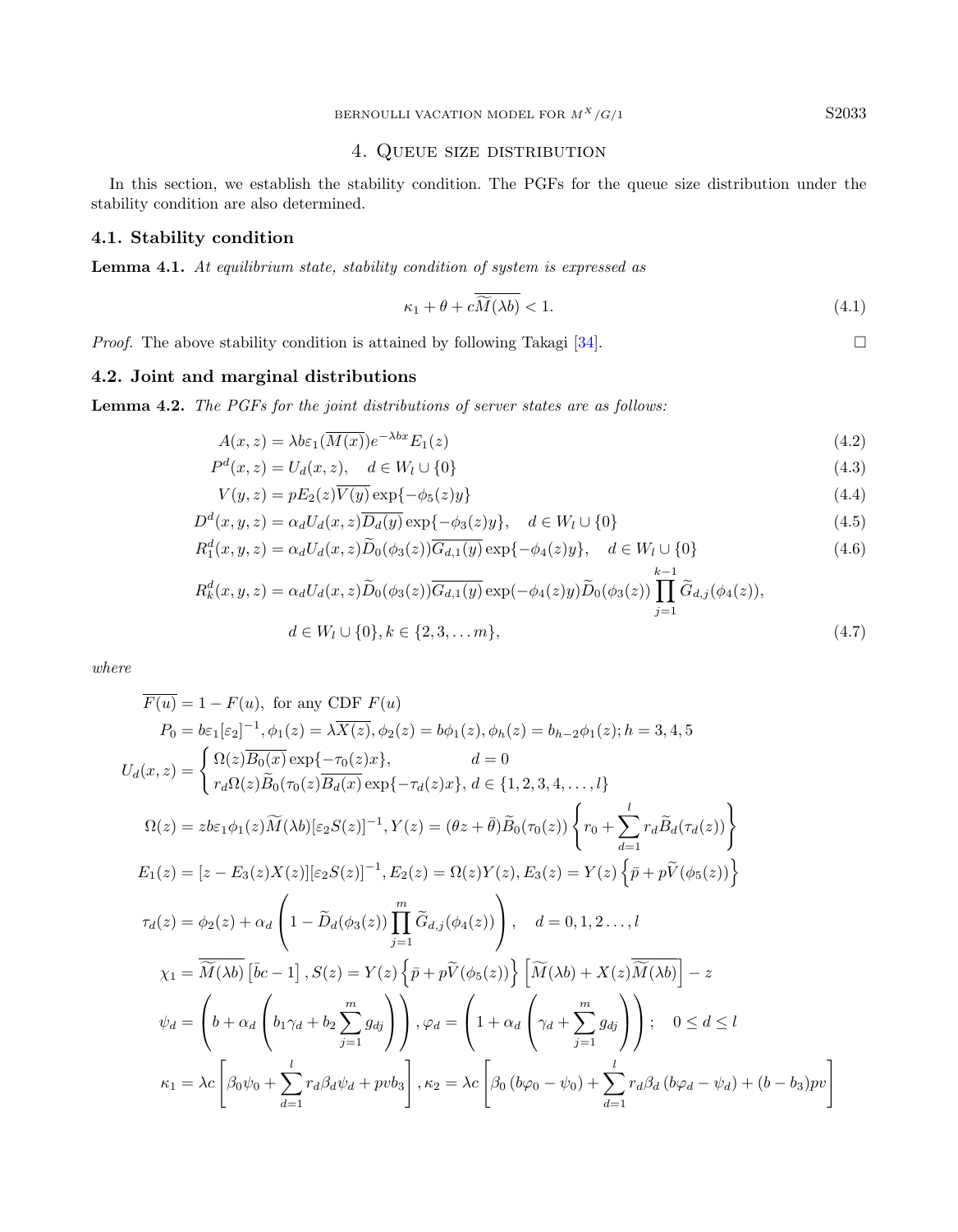S2034 M. JAIN AND S. KAUR

<span id="page-7-0"></span>
$$
\varepsilon_1 = \left[\bar{\theta} - \kappa_1 - c\widetilde{\widetilde{M}(\lambda b)}\right], \varepsilon_2 = \left[b\bar{\theta} + \chi_1 + \bar{b}\kappa_1 + \widetilde{M}(\lambda b)\kappa_2\right].
$$

*Proof.* Results given in equations  $(4.2-4.7)$  $(4.2-4.7)$  can be evaluated by multiplying governing equations  $(3.1-3.6)$  $(3.1-3.6)$  by permissible power of z and further solving along with boundary conditions [\(3.7](#page-5-1)[–3.13\)](#page-5-2) and normalizing condition  $(3.14)$ . (For detailed proof, see Appendix [A\)](#page-22-0).

Lemma 4.3. The PGFs for the marginal distributions of server states are

$$
A(z) = \varepsilon_1 \widetilde{M}(\lambda b) E_1(z)
$$
\n(4.8)

$$
P^d(z) = Q_d(z), \quad 0 \le d \le l \tag{4.9}
$$

$$
V(z) = \left[E_2(z)\overline{\widetilde{V}(\phi_5(z))}\right][\phi_5(z)]^{-1}
$$
\n(4.10)

$$
D^{d}(z) = \left[\alpha_d Q_d(z) \overline{\widetilde{D}_d(\phi_3(z))}\right] [\phi_3(z)]^{-1}, \quad 0 \le d \le l
$$
\n(4.11)

$$
R_1^d(z) = \left[ \alpha_d Q_d(z) \widetilde{D}_d(\phi_3(z)) \overline{\widetilde{G}_{d,1}(\phi_4(z))} \right] [\phi_4(z)]^{-1}, \quad 0 \le d \le l
$$
\n(4.12)

$$
R_k^d(z) = \left[ \alpha_d Q_d(z) \overline{\tilde{G}_{d,k}(\phi_4(z))} \tilde{D}_d(\phi_3(z)) \prod_{j=1}^{k-1} \tilde{G}_{d,j}(\phi_4(z)) \right] [\phi_4(z)]^{-1}, \quad 2 \le k \le m; 0 \le d \le l \tag{4.13}
$$

where

<span id="page-7-1"></span>
$$
Q_d(z) = \begin{cases} \Omega(z) \overline{\widetilde{B}_0(\tau_0(z)} (\tau_0(z))^{-1}; & d = 0 \\ r_d \Omega(z) \overline{\widetilde{B}_0} (\tau_0(z) \overline{\widetilde{B}_d(\tau_d(z)} (\tau_d(z))^{-1}; & d \in \{1, 2, 3, 4, \dots, l\}). \end{cases}
$$

*Proof.* Utilizing the relation  $\int_0^\infty e(1 - F(u))du = [1 - \tilde{F}(s)][s]$ , the results given in [\(4.8–](#page-7-0)[4.13\)](#page-7-1) are obtained by integrating equations [\(4.2–](#page-6-1)[4.7\)](#page-6-2) w.r.t. relevant variables.

#### 4.3. Stationary queue length distribution

Theorem 4.4. The PGF for stationary queue length distribution at service completion epoch is

<span id="page-7-5"></span><span id="page-7-4"></span><span id="page-7-3"></span><span id="page-7-2"></span>
$$
\pi(z) = \left[\varepsilon_1 \overline{X(z)} E_3(z)\right] [cS(z)]^{-1}.
$$
\n(4.14)

*Proof.* Using the probability  $\pi_j$ , we obtain equation [\(5.1\)](#page-8-1) as follows

$$
\pi_j = K_0 \left[ \int_0^\infty \nu(y) V_{j+1}(y) dy + \bar{p} \left\{ \bar{\theta} \left( r_0 \int_0^\infty \mu_0(x) P_{j+1}^0(x) dx + \sum_{d=1}^l \int_0^\infty \mu_d(x) P_{j+1}^d(x) dx \right) \right. \\ \left. + \theta (1 - \delta_{j,0}) \left( r_0 \int_0^\infty \mu_0(x) P_j^0(x) dx + \sum_{d=1}^l \int_0^\infty \mu_d(x) P_j^d(x) dx \right) \right\} \right]; \quad j \ge 0. \tag{4.15}
$$

with normalizing constant  $K_0$ .

By using  $\pi(z) = \sum_{j\geq 0} \pi_j z^j$ , equation [\(4.15\)](#page-7-2) yields

$$
\pi(z) = \left[K_0 b \varepsilon_1 \phi_1(z) \widetilde{M}(\lambda b) E_3(z)\right] [\varepsilon_2]^{-1}.
$$
\n(4.16)

The normalizing condition  $\pi(1) = 1$  gives

$$
K_0 = \varepsilon_2 [\lambda cb \widetilde{M}(\lambda b)]^{-1}.
$$
\n(4.17)

Using equations [\(4.16\)](#page-7-3) and [\(4.17\)](#page-7-4), we acquire the result given in equation [\(4.14\)](#page-7-5).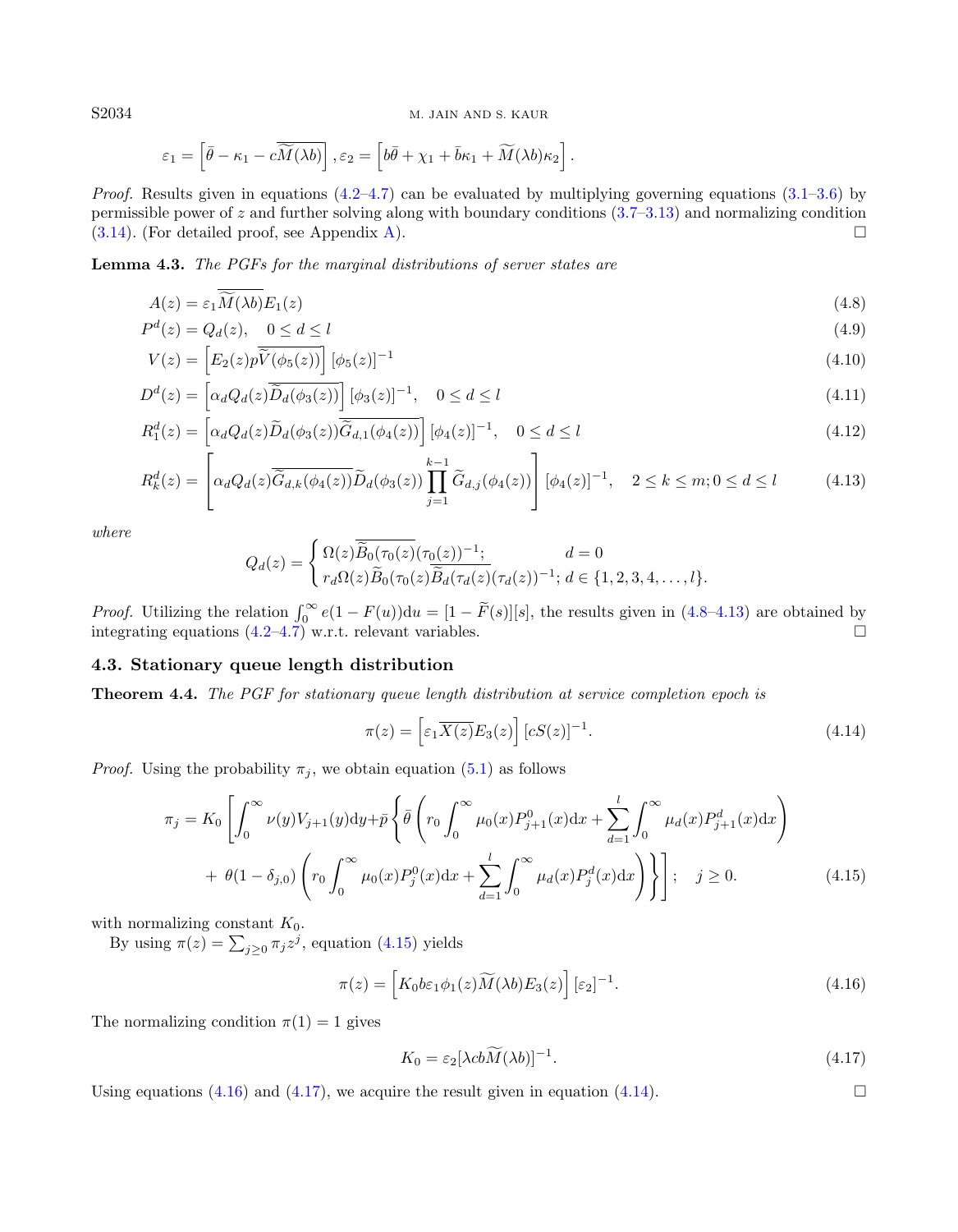Theorem 4.5. The PGF for stationary queue length distribution at departure epoch is

<span id="page-8-7"></span><span id="page-8-5"></span><span id="page-8-4"></span><span id="page-8-3"></span><span id="page-8-2"></span>
$$
\omega(z) = \left[\varepsilon_1 \overline{X(z)} E_3(z)\right] \left[c(\bar{\theta} + \theta z)S(z)\right]^{-1}.
$$
\n(4.18)

*Proof.* Utilizing the relation  $\omega(z) = \pi(z)(\bar{\theta} + \theta z)^{-1}$ , we obtain the above expression.

Theorem 4.6. At arbitrary epoch, the PGF's for the system size and orbit size, respectively are

(i) 
$$
P(z) = \varepsilon_1 \left\{ \overline{\widetilde{M}(\lambda b)} E_1(z) + b \varepsilon_2^{-1} \right\} + p \overline{\widetilde{V}(\phi_5(z))} E_2(z) [\phi_5(z)]^{-1} + \sum_{d=0}^l Q_d(z) \{ \Lambda_d(z) + (z-1) \}
$$
(4.19)

(ii) 
$$
O(z) = \varepsilon_1 \left\{ \overline{\widetilde{M}(\lambda b)} E_1(z) + p \overline{\widetilde{V}(\phi_5(z))} E_2(z) [\phi_5(z)]^{-1} + b \varepsilon_2^{-1} \right\} + \sum_{d=0}^l Q_d(z) \Lambda_d(z), \tag{4.20}
$$

with.

$$
\Lambda_d(z) = \left\{ 1 + \alpha_d \left( \overline{\widetilde{D}_d(\phi_3(z))}(\phi_3(z))^{-1} + \widetilde{D}_d(\phi_3(z))(\phi_4(z))^{-1} \left( 1 - \prod_{j=1}^m \widetilde{G}_{d,j}(\phi_4(z)) \right) \right) \right\}; \quad 0 \le d \le l.
$$

Proof. We have

$$
P(z) = P_0 + A(z) + z \sum_{d=0}^{l} \left\{ P^d(z) + D^d(z) + \sum_{k=1}^{m} R_k^d(z) \right\} + V(z)
$$
\n(4.21)

$$
O(z) = P_0 + A(z) + \sum_{d=0}^{l} \left\{ P^d(z) + D^d(z) + \sum_{k=1}^{m} R_k^d(z) \right\} + V(z).
$$
 (4.22)

<span id="page-8-0"></span>Utilizing the above relations [\(4.21\)](#page-8-2) and [\(4.22\)](#page-8-3), we get the results given by equations [\(4.19\)](#page-8-4) and [\(4.20\)](#page-8-5).

## <span id="page-8-6"></span><span id="page-8-1"></span>5. Performance measures

In this segment, various performance metrics of the concerned queueing model are acquired as follows.

### 5.1. Steady state probabilities

Long run probabilities of the model are primary features to analyze the behaviour of the system. The server state probabilities of being in idle, accumulation, busy, delay in repair, under repair and vacation states are denoted by  $P(I), P(N), P(B_d), P(D_d), P(R_d)$  and  $P(V)$ , respectively.

Theorem 5.1. The steady state probabilities at distinct server's status are as follows:

(i) The server is idle and system is empty.

$$
P(I) = (\bar{\theta})^{-1}(\bar{\theta} - \rho) - \chi_3 = E(I)[E(C)]^{-1}.
$$
\n(5.1)

(ii) The server is in accumulation state.

$$
P(N) = \chi_3. \tag{5.2}
$$

(iii) The server is in busy state while rendering essential service.

$$
P(B_0) = \chi_2 \beta_0 = E(B_0)[E(C)]^{-1}.
$$
\n(5.3)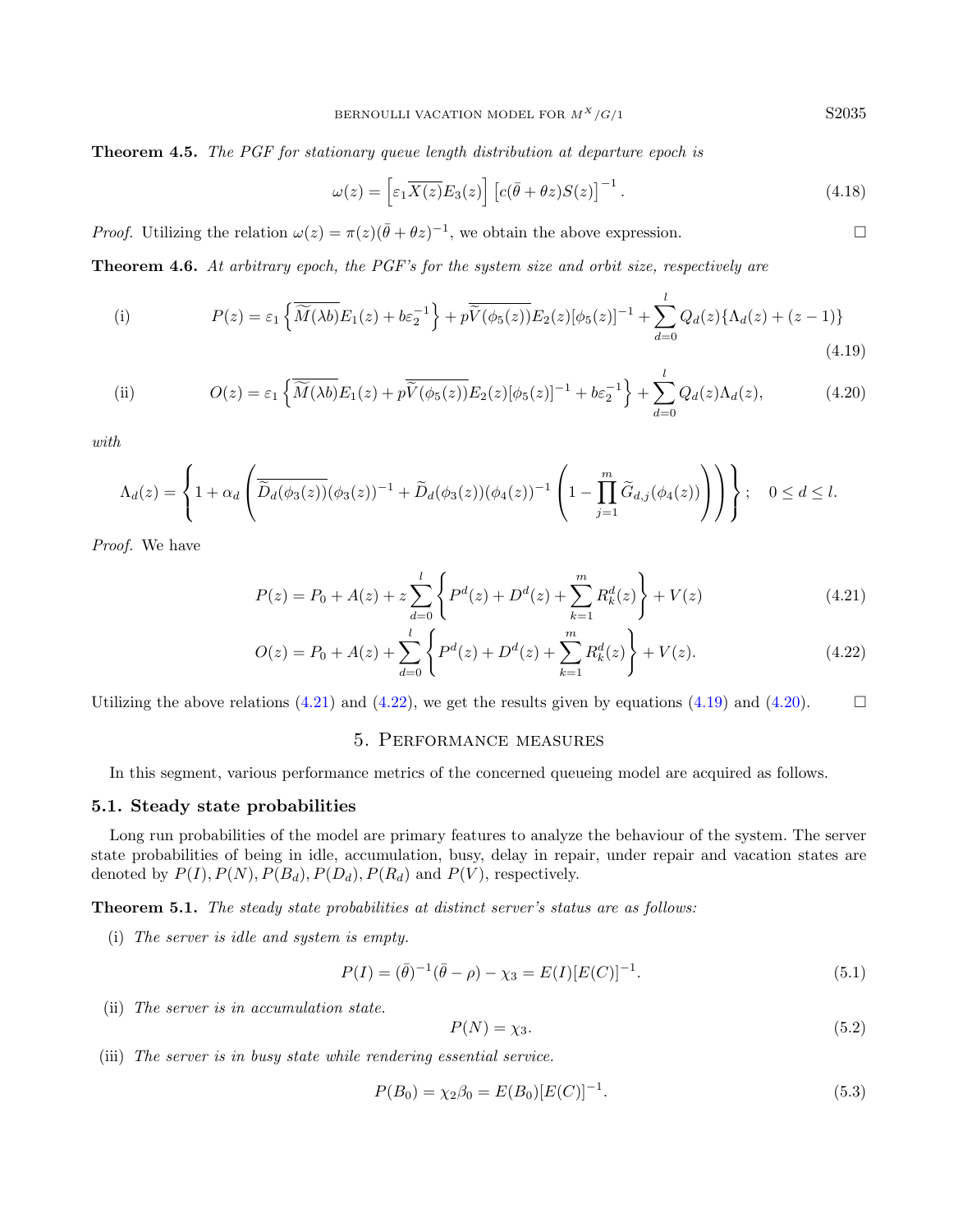(iv) The server is in busy state while rendering dth phase optional service.

<span id="page-9-5"></span><span id="page-9-1"></span>
$$
P(B_d) = r_d \chi_2 \beta_d = E(B_d) [E(C)]^{-1}, \quad d \in W_l.
$$
\n(5.4)

(v) The server is in busy state.

<span id="page-9-6"></span><span id="page-9-2"></span><span id="page-9-0"></span>
$$
P(B) = \chi_2 \left(\beta_0 + \sum_{d=1}^{l} r_d \beta_d\right). \tag{5.5}
$$

(vi) The server is in vacation state.

<span id="page-9-4"></span><span id="page-9-3"></span>
$$
P(V) = p\chi_2 v = E(V)[E(C)]^{-1}.
$$
\n(5.6)

(vii) The server is waiting for repair when failed while rendering essential service.

$$
P(D_0) = \alpha_0 \chi_2 \gamma_0 \beta_0 = E(D_0) [E(C)]^{-1}.
$$
\n(5.7)

(viii) The server is waiting for repair when failed while rendering dth phase optional service.

$$
P(D_d) = \alpha_d r_d \chi_2 \gamma_d \beta_d = E(D_d) [E(C)]^{-1}, \quad d \in W_l.
$$
\n
$$
(5.8)
$$

(ix) The server is waiting for repair.

<span id="page-9-7"></span>
$$
P(D) = \chi_2 \left( \alpha_0 \beta_0 \gamma_0 + \sum_{d=1}^l \alpha_d r_d \gamma_d \beta_d \right). \tag{5.9}
$$

(x) The server is under kth phase repair when failed while rendering essential service.

$$
P(R_k^0) = \alpha_0 \chi_2 g_{0k} \beta_0 = E(R_{0k}) [E(C)]^{-1}, \quad k \in W_m.
$$
\n(5.10)

(xi) The server is under kth phase repair when failed while rendering dth phase optional service.

$$
P(R_k^d) = \alpha_d \chi_2 r_d g_{dk} \beta_d = E(R_{dk}) [E(C)]^{-1}, \quad d \in W_l, k \in W_m.
$$
\n
$$
(5.11)
$$

(xii) The server is under repair.

$$
P(R) = \sum_{k=1}^{m} \chi_2 \left( \alpha_d g_{0k} \beta_0 \gamma_0 + \sum_{d=1}^{l} \alpha_d r_d g_{dk} \beta_d \right),
$$
\n(5.12)

where

$$
\lambda_e = \left[\lambda b \overline{\theta} \widetilde{M}(\lambda b)\right] \left[b \overline{\theta} + \chi_1 + \overline{b} \kappa_1 + \widetilde{M}(\lambda b) \kappa_2\right]^{-1}, \chi_2 = \lambda_e c(\overline{\theta})^{-1}
$$

$$
\chi_3 = \left\{\lambda_e[\kappa_1 + \theta + c - 1] \overline{\widetilde{M}(\lambda b)}\right\} \left[\lambda b \overline{\theta} \widetilde{M}(\lambda b)\right]^{-1}, \rho = \lambda_e c \left[\beta_0 \varphi_0 + \sum_{d=1}^l r_d \beta_d \varphi_d + pv\right]
$$

$$
[E(C)]^{-1} = \lambda_e c \left[(\overline{\theta})^{-1}(\overline{\theta} - \rho) - \chi_3\right].
$$

*Proof.* Equations [\(5.2–](#page-8-6)[5.4\)](#page-9-0), [\(5.6](#page-9-1)[–5.8\)](#page-9-2), [\(5.10\)](#page-9-3) and [\(5.11\)](#page-9-4) are evaluated by taking limit  $z = 1$  in equations [\(4.8–](#page-7-0) [4.13\)](#page-7-1). Also, equation [\(5.1\)](#page-8-1) is obtained on utilizing the expression given by

$$
P(I) = 1 - \left[ \sum_{d=0}^{l} \left[ P(B_d) + P(D_d) + \sum_{k=1}^{m} P(R^d) \right] + P(V) + P(N) \right].
$$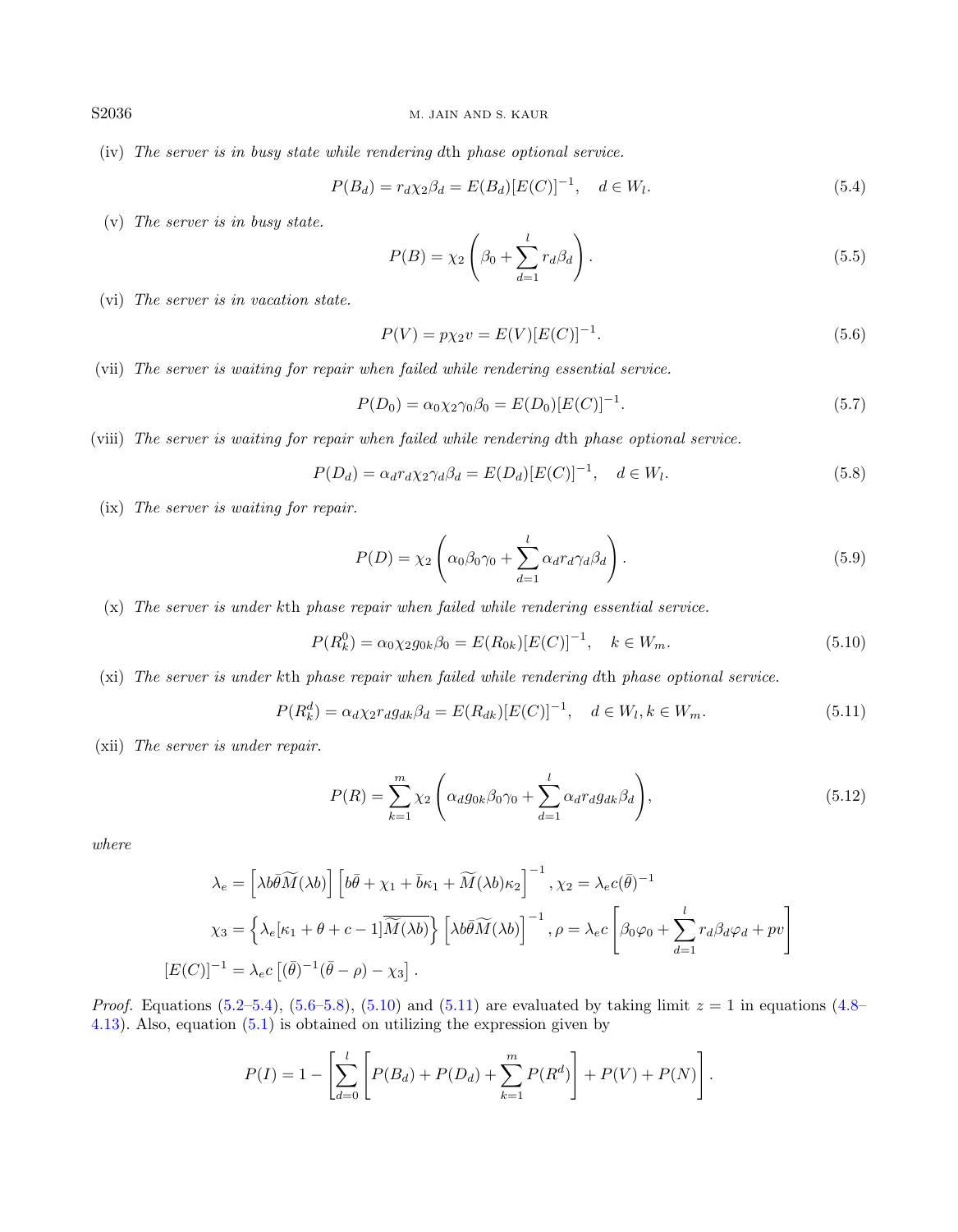Now,  $(5.5)$ ,  $(5.9)$  and  $(5.12)$  are obtained using following relations:

$$
P(B) = \sum_{d=0}^{l} [P(B_d)], P(D) = \sum_{d=0}^{l} [P(D_d)], P(R) = \sum_{k=1}^{m} \sum_{d=0}^{l} [P(R_k^d)].
$$

Note that  $\lambda_e$  is the effective arrival rate and is determined by using

$$
\lambda_e = \lambda P_0 + \lambda b \left( \sum_{d=0}^l P^d(1) + A(1) \right) + \lambda b_1 \left( \sum_{d=0}^l D^d(1) \right) + \lambda b_2 \sum_{k=1}^m \left( \sum_{d=0}^l R_k^d(1) \right) + \lambda b_3 V(1).
$$

Also, estimated cycle length is  $E(C) = E(I) + E(H)$  with  $E(I) = (\lambda_e c)^{-1}$ ,  $E(H) = \sum_{d=0}^{l} [E(B_d) + E(D_d) + E(D_d)]$  $E(R_d)] + E(V).$ 

# 5.2. Mean system size

**Theorem 5.2.** The mean queue length  $(L_{\text{dep}})$  at departure epoch is

$$
L_{\rm dep} = \kappa_1 + c_{(2)}(2c)^{-1} + S''(1)(2\varepsilon_1)^{-1},\tag{5.13}
$$

.

where

$$
S''(1) = \left[2\theta\left(\kappa_1 + c\overline{\widetilde{M}(\lambda b)}\right) + c_{(2)}\overline{\widetilde{M}(\lambda b)} + \sum_{d=1}^l r_d \left\{2\beta_0\beta_d(\lambda c)^2\psi_0\psi_d - \beta_d\tau_d''(1) + 2pvb_3\beta_d c^2\psi_d\right.\right.+ 2\beta_d\lambda(c)^2\psi_d\overline{\widetilde{M}(\lambda b)}\right\} - \beta_0\tau_0''(1) + 2\beta_0\lambda c^2\psi_0\overline{\widetilde{M}(\lambda b)} + pv^{(2)}(\lambda b_3 c)^2+ pv\lambda b_3\left\{c_{(2)} + 2\lambda\beta_0 c^2\psi_0 + 2c^2\overline{\widetilde{M}(\lambda b)}\right\} + \sum_{d=1}^l r_d\beta_d^{(2)} \times \{\psi_d\lambda c\}^2 + \beta_0^{(2)}\{\psi_0\lambda c\}^2\right]
$$

$$
\psi_0 = \left(b + \alpha_0 \left(b_1 \gamma_0 + b_2 \sum_{j=1}^m g_{0j}\right)\right); \psi_d = \left(b + \alpha_d \left(b_1 \gamma_d + b_2 \sum_{j=1}^m g_{dj}\right)\right); \quad 1 \le d \le l
$$
  

$$
\tau''_d(1) = -\left\{\lambda bc_{(2)} + \alpha_d \left(2b_1b_2(\lambda c)^2 \gamma_d \sum_{j=1}^m (g_{dj}) + 2(\lambda b_2 c)^2 \sum_{k=2}^m \sum_{j=1}^{k-1} (g_{dj}g_{dk}) + \left[\lambda b_1c_{(2)}\gamma_d + (\lambda b_1 c)^2 \gamma_d^{(2)}\right] + \sum_{j=1}^m \left[\lambda b_2c_{(2)}g_{dj} + (\lambda b_2 c)^2 g_{dj}^{(2)}\right]\right)\right\}; \quad 0 \le d \le l.
$$

*Proof.* The expression [\(5.13\)](#page-10-0) is obtained by using  $L_{\text{dep}} = \frac{d\omega(z)}{dz}$  $\frac{\omega(z)}{\mathrm{d}z}\bigg)$  $z=1$ **Theorem 5.3.** The mean system size  $(L_q)$  at arbitrary epoch is

$$
L_q = \varepsilon_1(\varepsilon_2)^{-1} \left[ \overline{\widetilde{M}(\lambda b)} \{-\varepsilon_1 \chi_4 - (\overline{\theta} - \kappa_1 - c)S''(1)\} [2\varepsilon_1^2]^{-1} + \chi_2 \chi_7 + b \widetilde{M}(\lambda b) \right]
$$
  
 
$$
\times \left\{ \lambda c \left( M_0 + \sum_{d=1}^l \{ r_d \lambda c \beta_0 \beta_d \psi_0 \varphi_d + M_d \} \right) (\varepsilon_1)^{-1} + \chi_6 \times (\varepsilon_1 (\lambda c_{(2)} + 2\lambda c) + \lambda c S''(1)) [2\varepsilon_1^2]^{-1} \right\}
$$
  
+ 
$$
bp \widetilde{M}(\lambda b) b_3^{-1} \{-\varepsilon_1 \chi_5 + \lambda b_3 \nu c S''(1) \} [2\varepsilon_1^2]^{-1} \right],
$$
 (5.14)

<span id="page-10-0"></span>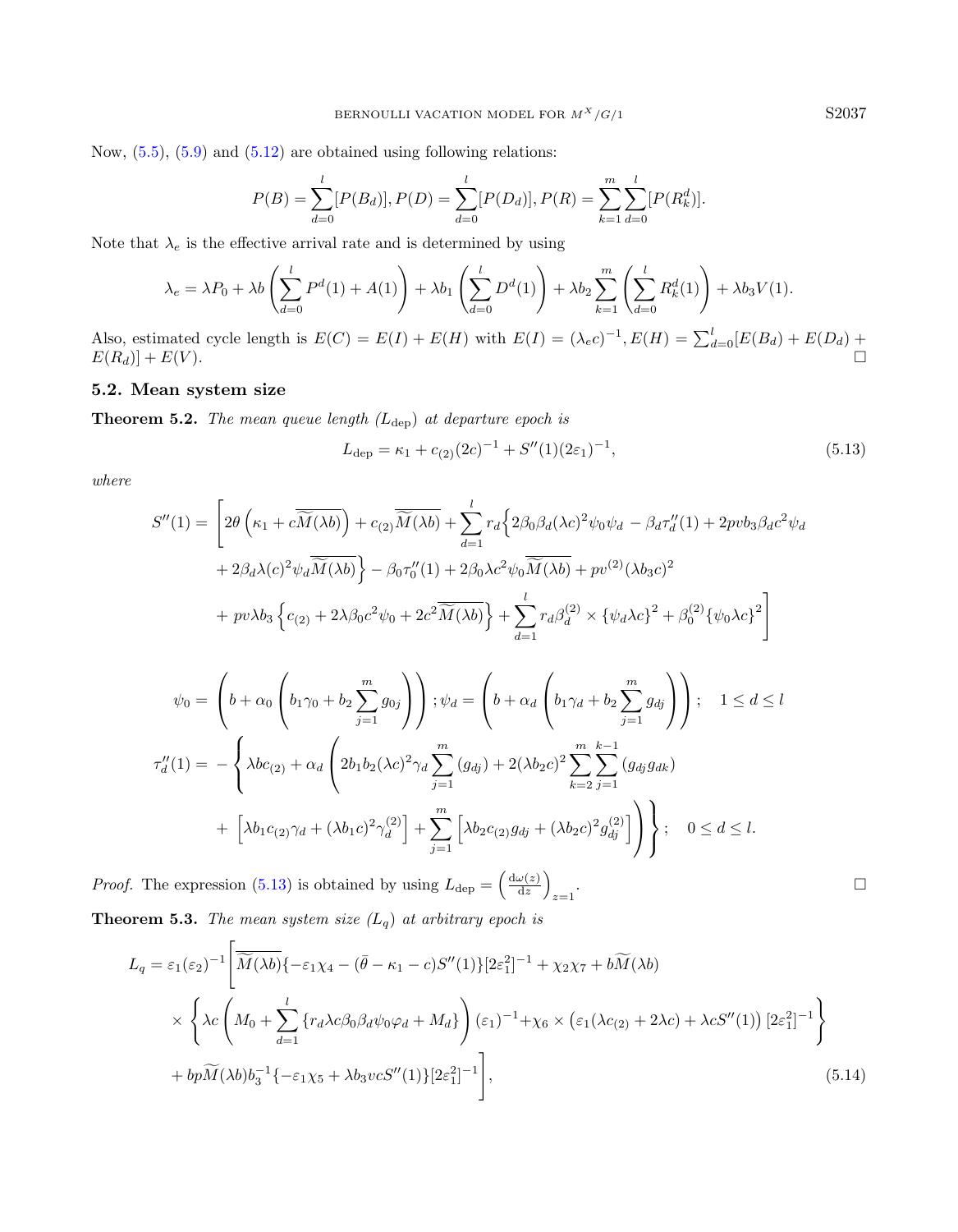$$
where
$$

$$
\chi_4 = -\left(S''(1) + \widetilde{M}(\lambda b) \left\{c_{(2)} + 2\sum_{d=1}^l r_d \beta_d \lambda c^2 \psi_d + 2\beta_0 \lambda c^2 \psi_0 + 2pv \lambda b_3 c^2 + 2\theta c \right\}\right)
$$
  
\n
$$
M_d = \lambda c(2^{-1}) \left(\beta_d \alpha_d \left\{b_1 \gamma_d + b_2 \left(\sum_{i=1}^m g_{di} + 2 \sum_{k=2}^m \sum_{i=1}^{k-1} g_{di} g_{dk}\right) + 2 \sum_{i=1}^m g_{di} \gamma_d b_1 \right\} + \beta_d^{(2)} \psi_d \varphi_d\right); \quad 0 \le d \le l
$$
  
\n
$$
\chi_5 = -\left[2(\theta + 1)\lambda b_3 c v + 2b_3 v (\lambda c)^2 \left(\beta_0 \psi_0 + \sum_{d=1}^l r_d \beta_d \psi_d\right) + v^{(2)}(\lambda b_3 c)^2 + v \lambda b_3 c_{(2)}\right]
$$
  
\n
$$
\chi_6 = \left(\beta_0 \psi_0 + \sum_{d=1}^l r_d \beta_d \psi_d\right), \chi_7 = \left(\beta_0 + \sum_{d=1}^l r_d \beta_d\right).
$$
  
\n
$$
\text{logf. } L_q \text{ can be obtained by using } L_q = \left(\frac{dP(z)}{dz}\right)
$$

*Proof.*  $L_q$  can be obtained by using  $L_q = \left(\frac{dP(z)}{dz}\right)^{1/2}$  $rac{P(z)}{\mathrm{d}z}$  $z=1$ 

**Theorem 5.4.** The mean orbit size  $(L_0)$  at arbitrary epoch is

$$
L_o = \varepsilon_1(\varepsilon_2)^{-1} \left[ \overline{\widetilde{M}(\lambda b)} \{-\varepsilon_1 \chi_4 - (\overline{\theta} - \kappa_1 - c)S''(1)\} [2\varepsilon_1^2]^{-1} + b\widetilde{M}(\lambda b) \left\{ \lambda c \left( M_0 \right) \right\}
$$
  
+ 
$$
\sum_{d=1}^l \{r_d \lambda c \beta_0 \beta_d \psi_0 \varphi_d + M_d \} \left( \varepsilon_1 \right)^{-1} + \chi_6 \times \left( \varepsilon_1 (\lambda c_{(2)} + 2\lambda c) + \lambda c S''(1) \right) [2\varepsilon_1^2]^{-1} \right\}
$$
  
+ 
$$
bp\widetilde{M}(\lambda b) b_3^{-1} \{-\varepsilon_1 \chi_5 + \lambda b_3 v c S''(1) \} [2\varepsilon_1^2]^{-1} \right].
$$
 (5.15)

*Proof.* Using the expression  $L_o = \left(\frac{dO(z)}{Oz}\right)_{z=1}$ , we get result given in equation [\(5.15\)](#page-11-0).

Remark. Using Little's formula, we get mean waiting time

<span id="page-11-1"></span>(i) at departure epoch  $W_{\text{dep}} = L_{\text{dep}}(\lambda_e c)^{-1}$ (5.16)

(ii) at arbitrary epoch 
$$
W_q = L_q(\lambda_e c)^{-1}
$$
. (5.17)

### 5.3. Reliability indices

Reliability indices for unreliable server queueing system can be used for the estimation availability and failure frequency of the system. These indices facilitate the imperative features required for the improved designing and upgrading of the system. Reliability indices under the steady state conditions are obtained as follows:

# (i) Availability

Theorem 5.5. The availability of the server is

$$
A_v = b[\varepsilon_1 + \lambda c \widetilde{M}(\lambda b)\chi_7][\varepsilon_2]^{-1}.
$$
\n(5.18)

*Proof.* The availability given in equation  $(5.18)$  is obtained by using the following relation:

$$
A_v = P_0 + \sum_{d=0}^{l} \int_0^{\infty} P^d(x, 1) dx = P_0 + \lim_{z \to 1} \left[ \sum_{d=0}^{l} P^d(z) \right].
$$

<span id="page-11-0"></span>

 $\Box$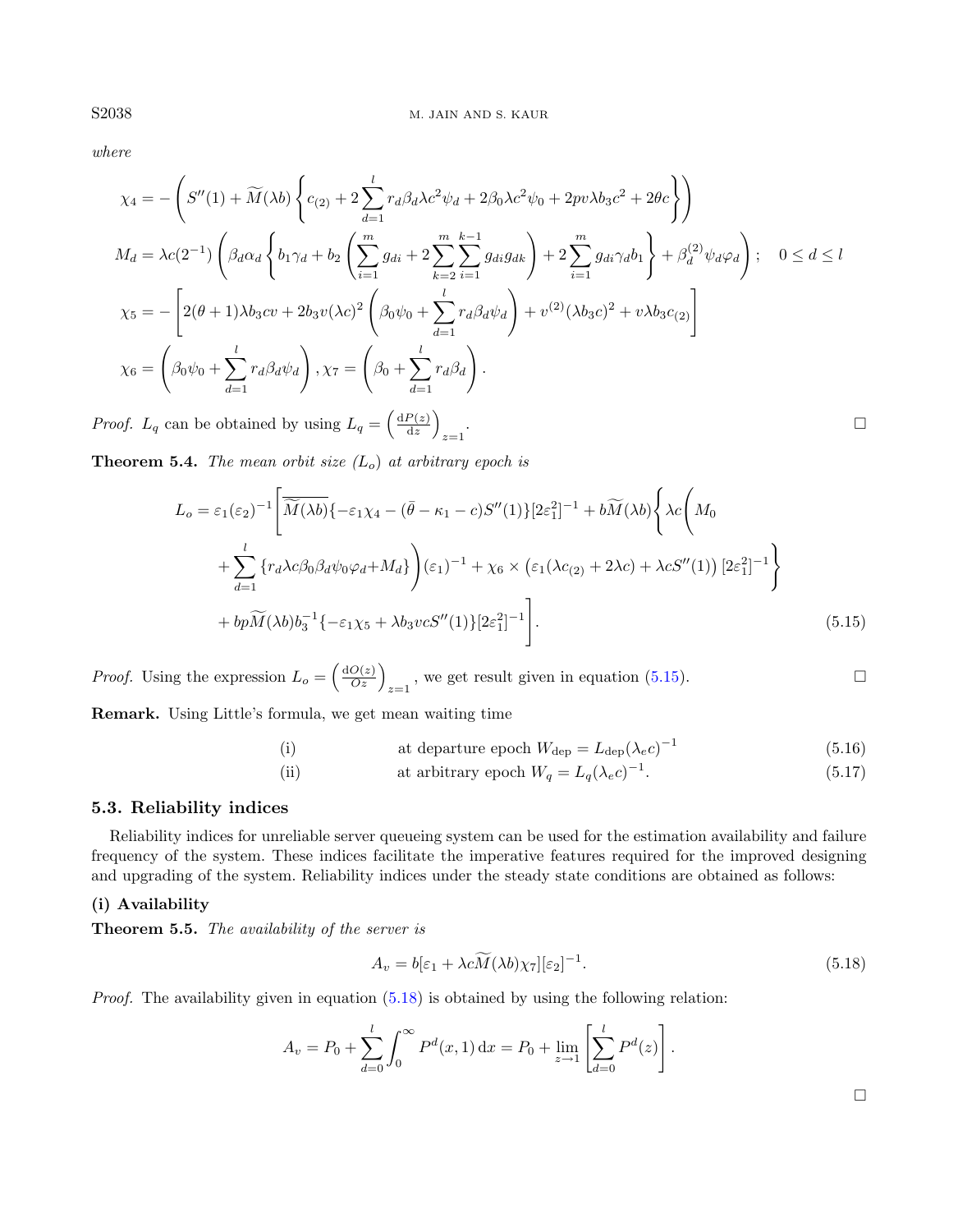# (ii) Failure frequency

Theorem 5.6. The failure frequency of the server is

<span id="page-12-1"></span>
$$
F_f = \chi_2 \left\{ \alpha_0 \beta_0 + \sum_{d=1}^l \alpha_d r_d \beta_d \right\}.
$$
\n(5.19)

Proof. The equation [\(5.19\)](#page-12-1) can be obtained by using

$$
F_f = \sum_{d=0}^{l} \alpha_d \int_0^{\infty} P^d(x, 1) = \lim_{z \to 1} \left[ \sum_{d=0}^{l} \alpha_d P^d(z) \right].
$$

#### 5.4. Cost analysis

Cost function per unit time can be expressed in terms of the following cost elements incurred per unit time on different activities:

| $C_h$              | Holding cost of unit joining the system.                                             |
|--------------------|--------------------------------------------------------------------------------------|
| $C_S$              | Start up cost.                                                                       |
| $C_{B_d}$          | Cost incurred on the server while rendering $d$ th phase.                            |
| $C_{D_d}(C_{R_d})$ | Cost incurred on server when waiting for repair/under repair in case when the server |
|                    | breakdown occurs in dth phase.                                                       |
| $C_{\nu}$          | Cost for keeping server on vacation.                                                 |

Expected total cost (TC) per unit time:

$$
TC = C_h L_q + [E(C)]^{-1} \left[ C_S + \sum_{d=0}^{l} \{ C_{B_d} E(B_d) + C_{D_d} E(D_d) + C_{R_d} E(R_d) \} + C_v E(V) \right].
$$
 (5.20)

# <span id="page-12-4"></span><span id="page-12-3"></span><span id="page-12-2"></span>6. Maximum entropy principle

<span id="page-12-0"></span>In this section, we employ the maximum entropy principle to obtain approximate waiting time. The entropy function is framed as follows:

$$
Z = -P_0 \log P_0 - \sum_{n \ge 1} \left\{ A_n \log A_n - \sum_{d=0}^l \left( P_n^d \log P_n^d + \log D_n^d + R_n^d \log R_n^d \right) - V_n \log V_n \right\}.
$$
 (6.1)

The maximum entropy results are obtained by maximizing the entropy function [\(6.1\)](#page-12-2) using Lagrange's multiplier method, subject to the following constraints.

$$
P_0^0 + \sum_{n\geq 1} \left\{ A_n + \sum_{d=0}^l \left( P_n^d + D_n^d + R_n^d \right) + V_n \right\} = 1 \tag{6.2a}
$$

$$
\sum_{n\geq 1} A_n = \eta_1 \equiv A(1) \tag{6.2b}
$$

$$
\sum_{n\geq 1} P_n^d = \eta_{2d} \equiv P^d(1); \quad d \in W_l \cup \{0\}
$$
\n(6.2c)

$$
\sum_{n\geq 1} D_n^d = \eta_{3d} \equiv D^d(1); \quad d \in W_l \cup \{0\}
$$
\n(6.2d)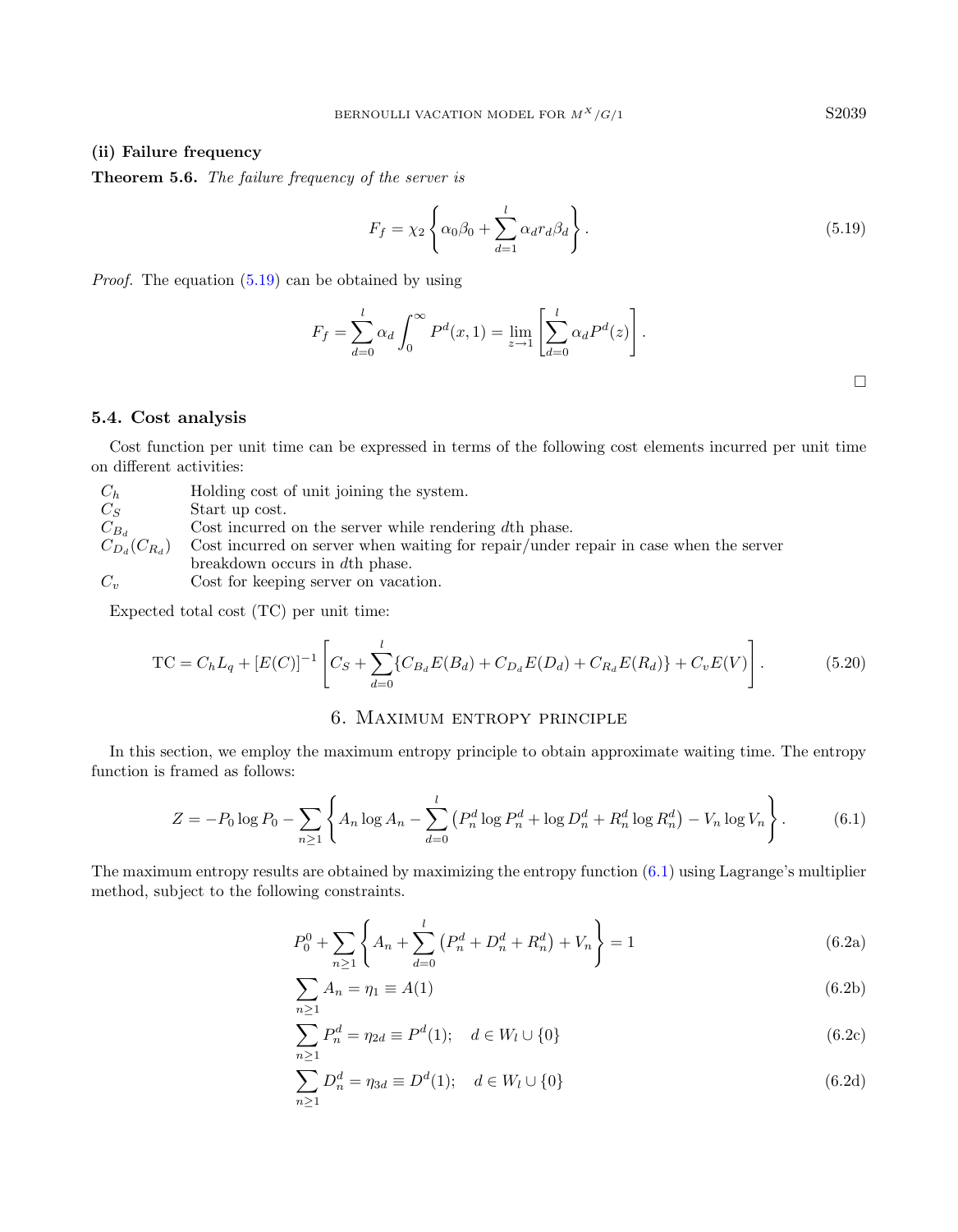<span id="page-13-2"></span><span id="page-13-1"></span><span id="page-13-0"></span>
$$
\sum_{n\geq 1} R_n^d = \eta_{4d} \equiv R^d(1); \quad d \in W_l \cup \{0\}
$$
\n(6.2e)

$$
\sum_{n\geq 1} V_n = \eta_5 \equiv V(1) \tag{6.2f}
$$

$$
\sum_{n\geq 1} \left( nA_n + \sum_{d=0}^{l} \left\{ nP_n^d + nD_n^d + nR_n^d \right\} + nV_n \right) = L_q.
$$
 (6.2g)

Theorem 6.1. The MEP approximate results for various system state probabilities of the system are

$$
\hat{A}_n = \eta_1 \Gamma \tag{6.3a}
$$

$$
\hat{P}_n^d = \eta_{2d} \Gamma; \quad d \in W_l \cup \{0\} \tag{6.3b}
$$

$$
\hat{D}_n^d = \eta_{3d} \Gamma; \quad d \in W_l \cup \{0\} \tag{6.3c}
$$

$$
\hat{R}_n^d = \eta_{4d} \Gamma; \quad d \in W_l \cup \{0\} \tag{6.3d}
$$

$$
\hat{V}_n = \eta_5 \Gamma \tag{6.3e}
$$

where,  $\delta = \eta_1 + \sum_{d=0}^{l} (\eta_{2d} + \eta_{3d} + \eta_{4d}) + \eta_5, \Gamma = \delta \frac{(L_q - \delta)}{(L_q)}$  $\frac{L_q - o_j}{(L_q)}$ .

Proof. Following the Lagrange's multipliers approach, the entropy function [\(6.1\)](#page-12-2) and constraints [\(6.2a–](#page-12-2)[6.2g\)](#page-13-0), we get

$$
Z = -P_0 \log P_0 - \sum_{n\geq 1} \left\{ A_n \log A_n + \sum_{d=0}^l \left( P_n^d \log P_n^d + D_n^d \log D_n^d + R_n^d \log R_n^d \right) + V_n \log V_n \right\}
$$
  

$$
- \alpha_1 \left( P_0^0 + \sum_{n\geq 1} \left\{ A_n + \sum_{d=0}^l \left( P_n^d + D_n^d + R_n^d \right) + V_n \right\} - 1 \right) - \alpha_2 \left( \sum_{n\geq 1}^{\infty} A_n - \eta_1 \right)
$$
  

$$
- \sum_{d=0}^l \left[ \alpha_{3d} \left( \sum_{n\geq 1} P_n^d - \eta_{2d} \right) + \alpha_{4d} \left( \sum_{n\geq 1} D_n^d - \eta_{3d} \right) + \alpha_{5d} \left( \sum_{n\geq 1} R_n^d - \eta_{4d} \right) \right] - \alpha_6 \left( \sum_{n\geq 1} V_n - \eta_5 \right)
$$
  

$$
- \alpha_7 \left( \sum_{n\geq 1} \left( n A_n + \sum_{d=0}^l \left\{ n P_n^d + n D_n^d + n R_n^d \right\} + n V_n \right) - L_q \right), \tag{6.4}
$$

where  $\alpha_1, \alpha_2, \alpha_{3d}, \alpha_{4d}, \alpha_{5d}, \alpha_6$  and  $\alpha_7$  are Lagrange's multipliers for respective constraints given as  $(6.2a-6.2g)$  $(6.2a-6.2g)$ .

Now differentiating partially equation [\(6.4\)](#page-12-3) with respect to  $P_0$ ,  $A_n$ ,  $P_n^d$ ,  $D_n^d$ ,  $R_n^d$ ,  $V_n$  and equating the outcomes to zero, we obtain

$$
-(1 + \log P_0) - \alpha_1 = 0 \Rightarrow P_0 = e^{-(1 + \alpha_1)}
$$
\n(6.5a)

$$
-(1+\log A_n) - \alpha_1 - \alpha_2 - n\alpha_7 = 0 \Rightarrow A_n = e^{-(1+\alpha_1+\alpha_2+n\alpha_7)}; \quad n \in W_{\infty}
$$
\n
$$
(6.5b)
$$

$$
-(1 + \log P_n^d) - \alpha_1 - \alpha_{3d} - n\alpha_7 = 0 \Rightarrow P_n^d = e^{-(1 + \alpha_1 + \alpha_{3d} + n\alpha_7)}; \quad n \in W_\infty, d \in W_l \cup \{0\}
$$
(6.5c)

$$
-(1+\log D_n^d) - \alpha_1 - \alpha_{4d} - n\alpha_7 = 0 \Rightarrow D_n^d = e^{-(1+\alpha_1+\alpha_{4d}+n\alpha_7)}; \quad n \in W_\infty, d \in W_l \cup \{0\} \tag{6.5d}
$$

$$
-(1+\log R_n^d) - \alpha_1 - \alpha_{5d} - n\alpha_7 = 0 \Rightarrow R_n^d = e^{-(1+\alpha_1+\alpha_{5d}+n\alpha_7)}; \quad n \in W_\infty, d \in W_l \cup \{0\} \tag{6.5e}
$$

$$
-(1+\log V_n)-\alpha_1-\alpha_6-n\alpha_7=0 \Rightarrow V_n=e^{-(1+\alpha_1+\alpha_6+n\alpha_7)};\quad n\in W_{\infty}, d\in W_l\cup\{0\}.
$$
 (6.5f)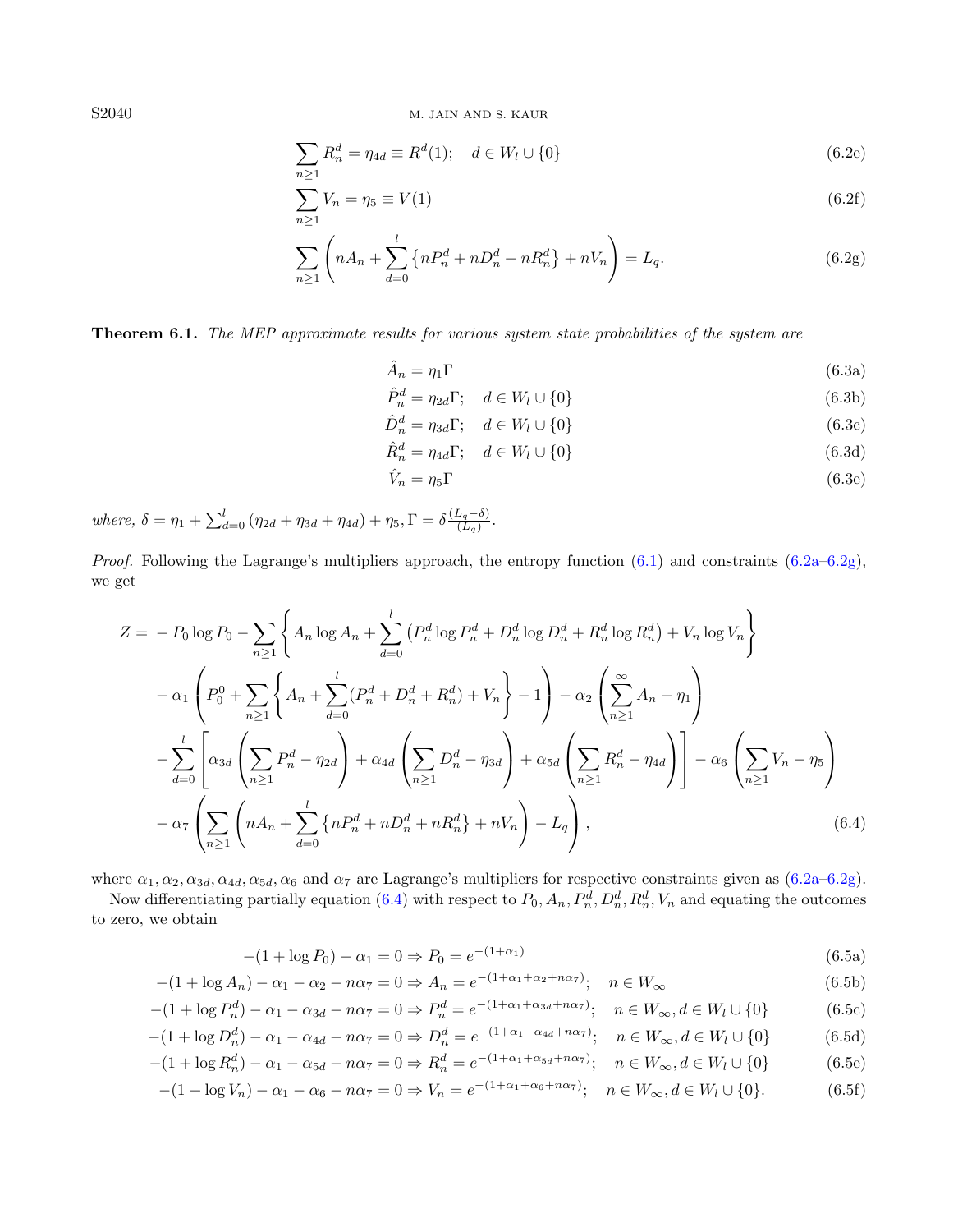Denote  $\xi_1 = e^{-(1+\alpha_1)}, \xi_2 = e^{-\alpha_2}, \xi_{3d} = e^{-\alpha_{3d}}, \xi_{4d} = e^{-\alpha_{4d}}, \xi_{5d} = e^{-\alpha_{5d}}, \xi_6 = e^{-\alpha_6}, \xi_7 = e^{-\alpha_7}$  and substituting these values in equations  $(6.5a-6.5f)$  $(6.5a-6.5f)$ , we obtain

$$
P_0 = \xi_1, A_n = \xi_1 \xi_2 \xi_7^n, P_n^d = \xi_1 \xi_3 d\xi_7^n, D_n^d = \xi_1 \xi_4 d\xi_7^n, R_n^d = \xi_1 \xi_5 d\xi_7^n, V_n = \xi_1 \xi_6 \xi_7^n; \quad 0 \le d \le l. \tag{6.6}
$$

Using the expressions given in equations  $(6.6)$  and  $(6.2b-6.2f)$ , we get

$$
\xi_1 \xi_2 \xi_7 = \eta_1 (1 - \xi_7) \tag{6.7a}
$$

$$
\xi_1 \xi_3 d\xi_7 = \eta_{2d} (1 - \xi_7) \tag{6.7b}
$$

$$
\xi_1 \xi_{4d} \xi_7 = \eta_{3d} (1 - \xi_7) \tag{6.7c}
$$

$$
\xi_1 \xi_5 d\xi_7 = \eta_{4d} (1 - \xi_7) \tag{6.7d}
$$

$$
\xi_1 \xi_6 \xi_7 = \eta_5 (1 - \xi_7). \tag{6.7e}
$$

Utilizing equations  $(6.6)$  and  $(6.7a-6.7e)$  $(6.7a-6.7e)$  in equations  $(6.2a)$  and  $(6.2g)$ , we get

$$
\xi_1 = 1 - \delta, \xi_7 = \frac{L_q - \delta}{L_q}.\tag{6.8}
$$

<span id="page-14-2"></span> $\Box$ 

<span id="page-14-1"></span>Theorem 6.2. The approximate expected waiting time of the units is

$$
W_q^* = \chi_7 2^{-1} \left( c_{(2)}(c)^{-1} - 1 \right) + \sum_{n \ge 1} \left[ \sum_{d=0}^l \left\{ \left( \gamma_d^{(2)}(2\gamma_d)^{-1} + g_d \right) \hat{D}_n^d + \left( g_d^{(2)}(2g_i)^{-1} \right) \hat{R}_n^d \right\} + \left( v^{(2)}(2v)^{-1} \right) \hat{V}_n \right] + \chi_7 \left( \sum_{n \ge 1} \left\{ \hat{A}_n + \sum_{d=0}^l \left\{ n \hat{P}_n^d + n \hat{D}_n^d + n \hat{R}_n^d \right\} + n \hat{V}_n \right\} \right). \tag{6.9}
$$

*Proof.* The elaborated proof is given in Appendix [B.](#page-23-0)

**Remark.** The deviation between  $W_q$  and  $W_q^*$  is obtained using

$$
Dev(\% ) = \frac{|W_q - W_q^*|}{W_q} \times 100.
$$
\n(6.10)

#### 7. Special cases

<span id="page-14-0"></span>Certain results of existing queueing models available in literature can be established by fixing some specific parameters.

Case (i). Bulk queue with server breakdown, retrial, optional service and vacation.

By fixing,  $l = 1$  and  $\theta = 0$  in equation [\(4.18\)](#page-8-7), we obtain

$$
\omega(z) = \left[\varepsilon_1 \overline{X(z)} \widetilde{B}_0(\tau_0(z)) \left\{ r_0 + r_1 \widetilde{B}_1(\tau_1(z)) \right\} \left\{ \overline{p} + p \widetilde{V}(\phi_5(z)) \right\} \right] [cS(z)]^{-1}.
$$
\n(7.1)

Above result is same as obtained in the model given by Singh and Kaur [\[27\]](#page-25-31).

Case (ii). Unreliable server retrial queue with vacation.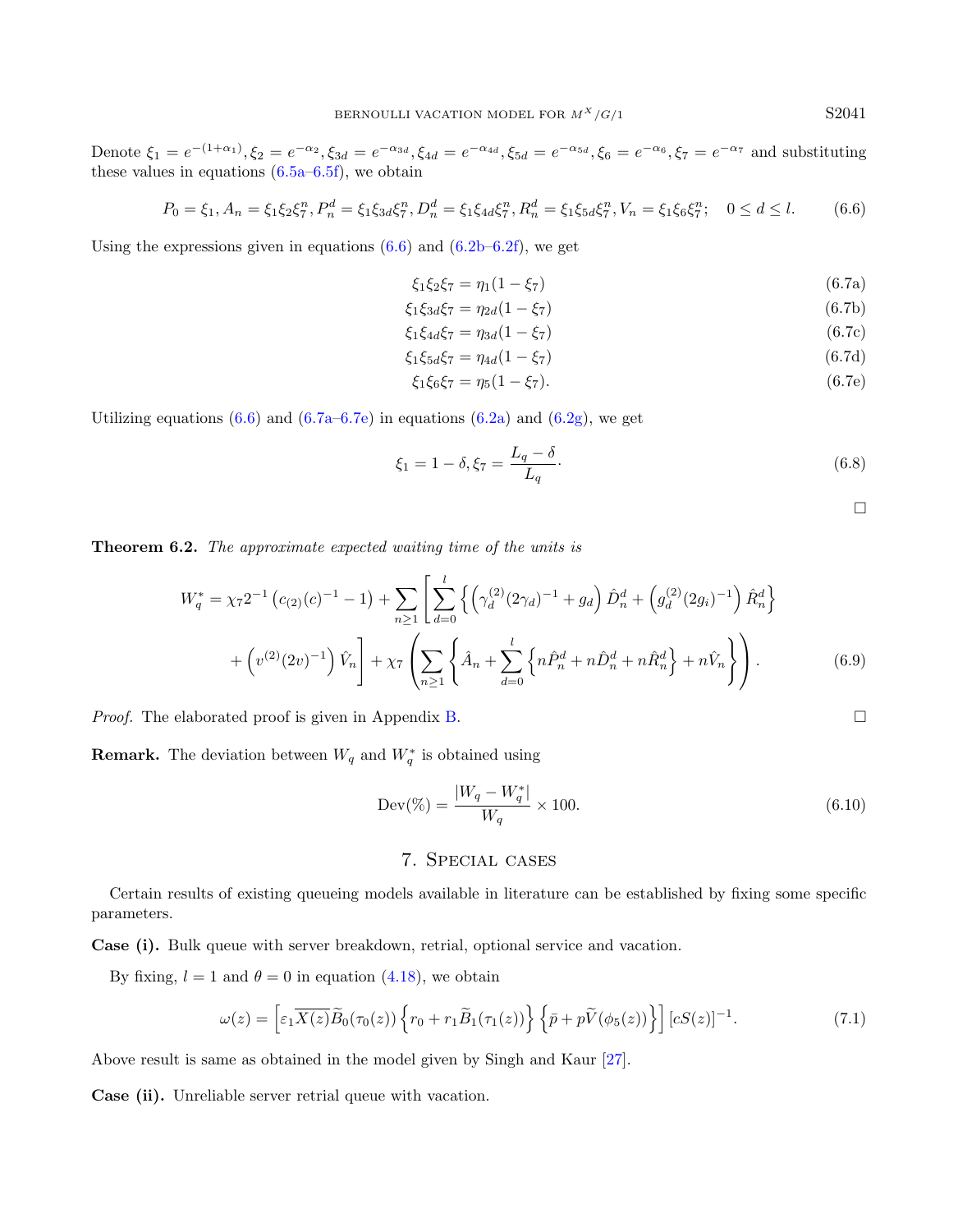By letting  $P(X = 1) = 1, b = b_1 = b_2 = b_3 = 1, r_i = 0; 1 \le i \le l, \theta = 0, m = 1$ , the equation [\(4.18\)](#page-8-7) provides

$$
\omega(z) = \left(\widetilde{M}(\lambda) - \rho_h\right) \bar{z}\widetilde{B}_0(\tau_0(z)) \left\{\bar{p} + p\widetilde{V}(\lambda\bar{z})\right\} \left[\widetilde{M}(\lambda)\bar{z}\widetilde{B}_0(\tau_0(z))\right\} \left\{q + p\widetilde{V}(\lambda\bar{z})\right\}
$$

$$
- z \left[1 - \left\{\bar{p} + p\widetilde{V}(\lambda(\bar{z}))\right\}\widetilde{B}_0(\tau_0(z))\right] \right]^{-1};
$$
(7.2)

where

$$
\rho_h = \lambda \left[ \beta_0 (1 + \alpha_0 (\gamma_0 + g_{01})) + p v \right], \tau_0(z) = \lambda \bar{z} + \alpha_0 \left( 1 - \widetilde{D}_0(\lambda \bar{z}) \widetilde{G}_{0,1}(\lambda \bar{z}) \right).
$$

The above outcome is same as established by Choudhury and Ke [\[7\]](#page-25-0).

Case (iii). Queue with server breakdown and delay in repair.

By fixing  $P(X = 1) = 1, m = 1, \theta = 0, l = 1, b = b_1 = b_2 = b_3 = 1, p = 1, \widetilde{M}(\lambda b) = 1$ , expression [\(4.18\)](#page-8-7) reduces to

$$
\omega(z) = \left[ (1 - \rho_h) \bar{z} \Theta(z) \right] \left[ \Theta(z) - (z) \right]^{-1}; \quad \rho_h = \lambda c \left[ \beta_0 \left( 1 + \alpha_0 (\gamma_0 + g_{01}) \right) + r_1 \beta_1 \left( 1 + \alpha_1 (\gamma_1 + g_{i1}) \right) \right],
$$
  

$$
\tau_i(z) = \lambda \bar{z} + \alpha_i \left( 1 - \widetilde{D}_i(\lambda \bar{z}) \widetilde{G}_{i,1}(\lambda \bar{z}) \right); \quad i = 0, 1 \quad \text{and} \quad \Theta(z) = \widetilde{B}_0(\tau_0(z)) \left\{ r_0 + r_1 \widetilde{B}_1(\tau_1(z)) \right\}.
$$
 (7.3)

<span id="page-15-0"></span>The above result  $(7.3)$  corresponds to the result derived in [\[10\]](#page-25-32).

#### <span id="page-15-1"></span>8. Numerical illustrations

In this section, we examine the impact of varying parameters on various operational characteristics of queueing model. For numerical illustration, we take the distributions for batch arrival as geometric with parameter e and for service time as k-Erlangian with parameter  $\mu_d$ . The repair time is considered to follow Gamma distribution with parameters  $(h_{dj_1}, h_{dj_2})$ ;  $0 \le d \le l, 1 \le j \le m$ . Furthermore the delay time for repair and retrial time follow the exponential distributions with corresponding parameters  $\sigma_d(0 \leq d \leq l)$ ,  $\varpi$  respectively. The vacation is assumed to follow deterministic distribution with parameter  $\vartheta$ . To compute the numerical results, we fix parameters related to distributions as  $\sigma_d = 6\mu_d$ ,  $h_{dj_1} = h_{dj_2}(\mu_d 3)^{-1}$ ;  $0 \le d \le l$ ,  $1 \le j \le m$ .

Following are the values of default parameters to examine the behaviour of different performance measures:

$$
c = 2, l = 2, m = 3, \mu = 1.8, \mu_0 = \mu, \mu_1 = 1.5\mu, \mu_2 = 1.5\mu, \lambda = 1.2, k = 2, \vartheta = 40, p = 0.2, \theta = 0.02, b = 0.4, b_1 = 0.25, b_2 = 0.3, b_3 = 0.35; \alpha = 0.01, \alpha_0 = \alpha, \alpha_1 = 0.1\alpha, \alpha_2 = 0.2\alpha, \varpi = 20, h_{dj_1} = 2.
$$

#### 8.1. Steady state probabilities

Tables [1](#page-16-0)[–3](#page-16-1) display the effect of various parameters on probabilities of various system states. From Table [1,](#page-16-0) it can be inspected that the long run probabilities  $P(I), P(V)$  and  $P(N)$  increase (decrease) while  $P(B), P(D), P(R)$  decrease (increase) with the increment in  $\mu(\lambda)$ . Tables [2](#page-16-2) and [3](#page-16-1) summarize the probabilities  $P(I), P(N), P(B)$  which seems to reduce on increasing the parameters  $\alpha$  and p. On the other side, the probabilities  $P(R)$ ,  $P(D)$  show an increment for growing values of  $(\alpha, \varpi)$  while no significant change are noticed in the value  $P(R)$ ,  $P(D)$  by increasing the parameters  $(\theta, p)$ . The effects of the parameters  $\alpha$  and p on  $P(V)$  are also displayed in Tables [2](#page-16-2) and [3.](#page-16-1) We notice that the probabilities  $P(V)$  and  $P(B)$  increase for the increment in  $(\theta, \varpi)$ . Also,  $P(I)$  decreases (increases) with an increase in  $\theta(\varpi)$ , on the contrary  $P(N)$  increases (decreases) with the growth in the values of  $\theta(\varpi)$ .

#### 8.2. Reliability indices

Table [4](#page-17-0) exhibits the impact of failure rate  $\alpha$  on the reliability indices of the server for increasing the number of phases (l) of optional services. The decreasing trends noticed in  $A_v$  and  $F_f$  with the increased values of  $\alpha$ and l also match with experience in real time systems.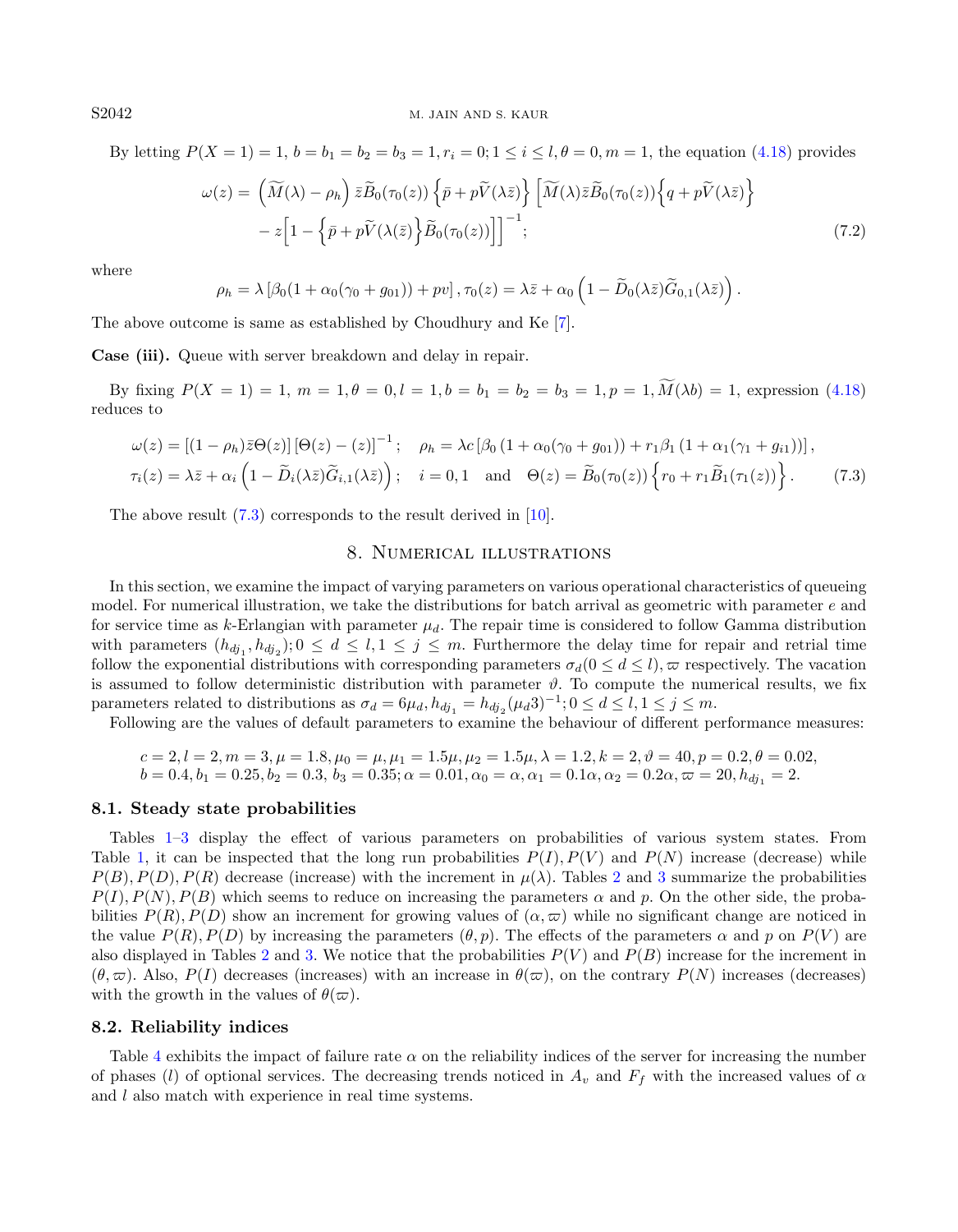<span id="page-16-2"></span>

| $\lambda$ | $\mu$ | P(I)    | P(B)    | P(D)    | P(R)    | P(V)    | P(N)    |
|-----------|-------|---------|---------|---------|---------|---------|---------|
|           | 1.6   | 0.03979 | 0.90183 | 0.00070 | 0.00419 | 0.00519 | 0.04831 |
|           | 1.7   | 0.06386 | 0.87767 | 0.00064 | 0.00383 | 0.00537 | 0.04863 |
| 1.2       | 1.8   | 0.08665 | 0.85476 | 0.00059 | 0.00353 | 0.00554 | 0.04893 |
|           | 1.9   | 0.10828 | 0.83301 | 0.00054 | 0.00326 | 0.00570 | 0.04922 |
|           | 2.0   | 0.12882 | 0.81232 | 0.00050 | 0.00302 | 0.00585 | 0.04949 |
|           | 1.6   | 0.00664 | 0.93120 | 0.00072 | 0.00432 | 0.00536 | 0.05176 |
|           | 1.7   | 0.03040 | 0.90732 | 0.00066 | 0.00396 | 0.00555 | 0.05210 |
| 1.3       | 1.8   | 0.05296 | 0.88463 | 0.00061 | 0.00365 | 0.00573 | 0.05242 |
|           | 1.9   | 0.07440 | 0.86303 | 0.00056 | 0.00337 | 0.00590 | 0.05273 |
|           | 2.0   | 0.09481 | 0.84245 | 0.00052 | 0.00313 | 0.00607 | 0.05303 |

<span id="page-16-0"></span>TABLE 1. The probabilities of server's status on varying  $\lambda$  and  $\mu$ .

TABLE 2. The probabilities of server's status on varying  $\Theta$  and  $\alpha$ .

<span id="page-16-1"></span>

| Θ    | $\alpha$ | P(I)    | P(B)    | P(D)    | P(R)    | P(V)    | P(N)    |
|------|----------|---------|---------|---------|---------|---------|---------|
|      | 0.01     | 0.08665 | 0.85476 | 0.00059 | 0.00353 | 0.00554 | 0.04893 |
|      | 0.02     | 0.08471 | 0.85269 | 0.00117 | 0.00704 | 0.00553 | 0.04886 |
| 0.02 | 0.03     | 0.08277 | 0.85063 | 0.00175 | 0.01053 | 0.00551 | 0.04880 |
|      | 0.04     | 0.08085 | 0.84858 | 0.00233 | 0.01400 | 0.00550 | 0.04873 |
|      | 0.05     | 0.07893 | 0.84654 | 0.00291 | 0.01746 | 0.00549 | 0.04867 |
|      | 0.01     | 0.07738 | 0.86292 | 0.00059 | 0.00356 | 0.00559 | 0.04996 |
|      | 0.02     | 0.07544 | 0.86081 | 0.00118 | 0.00710 | 0.00558 | 0.04989 |
| 0.04 | 0.03     | 0.07351 | 0.85871 | 0.00177 | 0.01063 | 0.00556 | 0.04982 |
|      | 0.04     | 0.07159 | 0.85662 | 0.00236 | 0.01414 | 0.00555 | 0.04975 |
|      | 0.05     | 0.06967 | 0.85454 | 0.00294 | 0.01763 | 0.00554 | 0.04968 |

TABLE 3. The probabilities of server's status on varying  $\varpi$  and p.

| $\varpi$ | $\boldsymbol{p}$ | P(I)    | $\vert B \rangle$ | P(D)    | P(R)    | P(V)    | P(N)    |
|----------|------------------|---------|-------------------|---------|---------|---------|---------|
|          | 0.1              | 0.06577 | 0.83234           | 0.00057 | 0.00343 | 0.0027  | 0.09518 |
|          | 0.2              | 0.06466 | 0.83083           | 0.00057 | 0.00343 | 0.00538 | 0.09512 |
| 10       | 0.3              | 0.06356 | 0.82932           | 0.00057 | 0.00342 | 0.00806 | 0.09506 |
|          | 0.4              | 0.06246 | 0.82782           | 0.00057 | 0.00342 | 0.01073 | 0.09500 |
|          | 0.5              | 0.06137 | 0.82633           | 0.00057 | 0.00341 | 0.01339 | 0.09494 |
|          | 0.1              | 0.08781 | 0.85633           | 0.00059 | 0.00353 | 0.00277 | 0.04896 |
|          | 0.2              | 0.08665 | 0.85476           | 0.00059 | 0.00353 | 0.00554 | 0.04893 |
| 20       | 0.3              | 0.08550 | 0.85320           | 0.00059 | 0.00352 | 0.00829 | 0.04890 |
|          | 0.4              | 0.08436 | 0.85164           | 0.00059 | 0.00351 | 0.01104 | 0.04887 |
|          | 0.5              | 0.08322 | 0.85008           | 0.00058 | 0.00351 | 0.01377 | 0.04884 |

#### 8.3. Mean queue length

From Table [5,](#page-17-1) we have examined that for all service phases, mean queue lengths  $L_{\text{dep}}$ ,  $L_q$  and  $L_o$  become long for increasing the parameters  $\theta$  and  $\lambda$ . But for fixed values of  $\theta$  and  $\lambda$ , the queue length metrics  $L_{\text{dep}}$ ,  $L_q$ and  $L<sub>o</sub>$  decrease as the number of service phases for  $(k)$  of the Erlangian distribution increases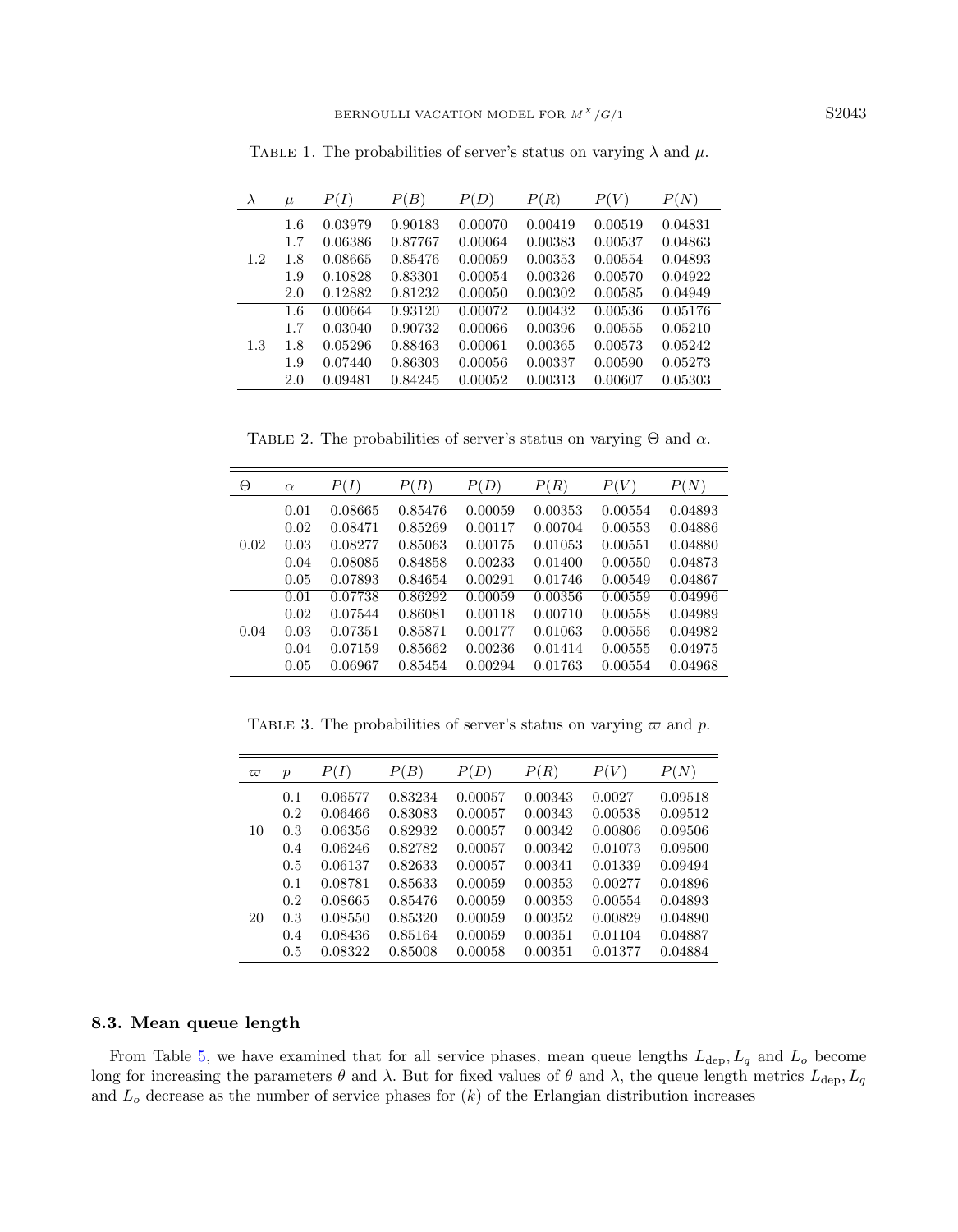| $\alpha$ | $l=0$  |             | $l=1$  |        | $l=2$      |        |
|----------|--------|-------------|--------|--------|------------|--------|
|          | A.,    | $F_{\rm f}$ | $A_v$  | Fŧ     | $A_{\eta}$ | $F_f$  |
| 0.01     | 0.9398 | 0.0072      | 0.9425 | 0.0065 | 0.9428     | 0.0065 |
| 0.02     | 0.9363 | 0.0144      | 0.9393 | 0.0130 | 0.9397     | 0.013  |
| 0.03     | 0.9327 | 0.0215      | 0.9361 | 0.0194 | 0.9365     | 0.0194 |
| 0.04     | 0.9292 | 0.0286      | 0.9329 | 0.0258 | 0.9334     | 0.0258 |
| 0.05     | 0.9257 | 0.0357      | 0.9298 | 0.0322 | 0.9303     | 0.0322 |

<span id="page-17-1"></span><span id="page-17-0"></span>TABLE 4.  $A_v$  and  $F_f$  on varying  $\alpha$  and l.

TABLE 5.  $L_{\text{dep}}$ ,  $L_q$  and  $L_o$  on varying  $\Theta$  and  $\lambda$  for different distributions.

| Θ    | $\lambda$ |               | M/M/1 |       |               | $M/E_2/1$ |       |               | M/D/1 |       |
|------|-----------|---------------|-------|-------|---------------|-----------|-------|---------------|-------|-------|
|      |           | $L_{\rm dep}$ | $L_q$ | $L_o$ | $L_{\rm dep}$ | $L_q$     | $L_o$ | $L_{\rm dep}$ | $L_q$ | $L_o$ |
|      | 1.0       | 7.92          | 8.30  | 7.52  | 7.73          | 8.03      | 7.25  | 7.54          | 7.76  | 6.98  |
|      | 1.1       | 10.19         | 10.70 | 9.87  | 9.90          | 10.31     | 9.49  | 9.60          | 9.93  | 9.11  |
| 0.02 | 1.2       | 14.06         | 14.68 | 13.83 | 13.59         | 14.11     | 13.25 | 13.11         | 13.53 | 12.68 |
|      | 1.3       | 22.17         | 22.91 | 22.02 | 21.31         | 21.93     | 21.05 | 20.45         | 20.96 | 20.07 |
|      | 1.4       | 50.00         | 50.87 | 49.96 | 47.78         | 48.53     | 47.61 | 45.57         | 46.18 | 45.27 |
|      | 1.0       | 8.32          | 8.73  | 7.94  | 8.11          | 8.45      | 7.65  | 7.91          | 8.16  | 7.37  |
|      | 1.1       | 10.90         | 11.44 | 10.61 | 10.58         | 11.03     | 10.20 | 10.26         | 10.62 | 9.79  |
| 0.04 | 1.2       | 15.52         | 16.17 | 15.31 | 14.99         | 15.54     | 14.68 | 14.45         | 14.91 | 14.04 |
|      | 1.3       | 26.20         | 26.99 | 26.09 | 25.17         | 25.84     | 24.94 | 24.14         | 24.69 | 23.79 |
|      | 1.4       | 78.06         | 79.05 | 78.13 | 74.55         | 75.40     | 74.48 | 71.04         | 71.76 | 70.84 |

#### 8.4. Mean waiting time

For our queueing model, waiting time is also an imperative performance measure. In Table [6,](#page-18-0) we have provided the numerical results for the mean waiting time  $W_q$  and approximate waiting time  $W_q^*$  evaluated from analytical and MEP approaches, respectively. By varying parameters,  $W_q$ ,  $W_q^*$  and absolute percentage error are obtained; the maximum error is noticed to be 10.43%.

Figures [1–](#page-18-1)[4](#page-19-0) show the impact of  $\lambda, \mu, \theta$  and  $\varpi$  on  $W_q$  for distinct values of number of optional services. In Figures [1](#page-18-1)[–4,](#page-19-0) it is observed that  $W_q$  attains higher values with the growth in  $\lambda(\theta)$ , while decreases with growth in  $\mu(\varpi)$ . It can be viewed from these figures that there is notable increase in  $W_q$  for higher values of l.

#### 8.5. Cost analysis

In this section, we provide the sensitivity analysis of cost function and optimal cost via quasi Newton method by varying different parameters.

To compute the cost function (TC) for varying specific parameters, we consider the following set of default cost components:

$$
C_h = $5/\text{day}, C_s = $500/\text{day}, C_{b_i} = $35/\text{unit}, C_{d_i} = $20/\text{day}, C_{r_i} = $40/\text{unit}, C_V = $30/\text{day}.
$$

#### (i) Sensitivity analysis

From Tables [7](#page-19-1) and [8,](#page-20-0) it can be noticed that for increasing the arrival rate  $(\lambda)$ , total cost (TC) first decreases then increases for fixed values of l,  $\theta$  and k. By fixing  $\lambda$  and l, TC seems to lower down with the growth in  $\theta$ and k. The noteworthy trend of TC on varying  $\mu$  is shown in Table [9;](#page-20-1) the convex nature of cost function with respect to  $\mu$  in the feasible range of  $\mu$  is observed. For exact values of  $\mu$  and l, TC increases on raising the value of  $\theta$ . In Tables [7–](#page-19-1)[9,](#page-20-1) we observe that TC reveals significant change for  $l = 1$  and 2.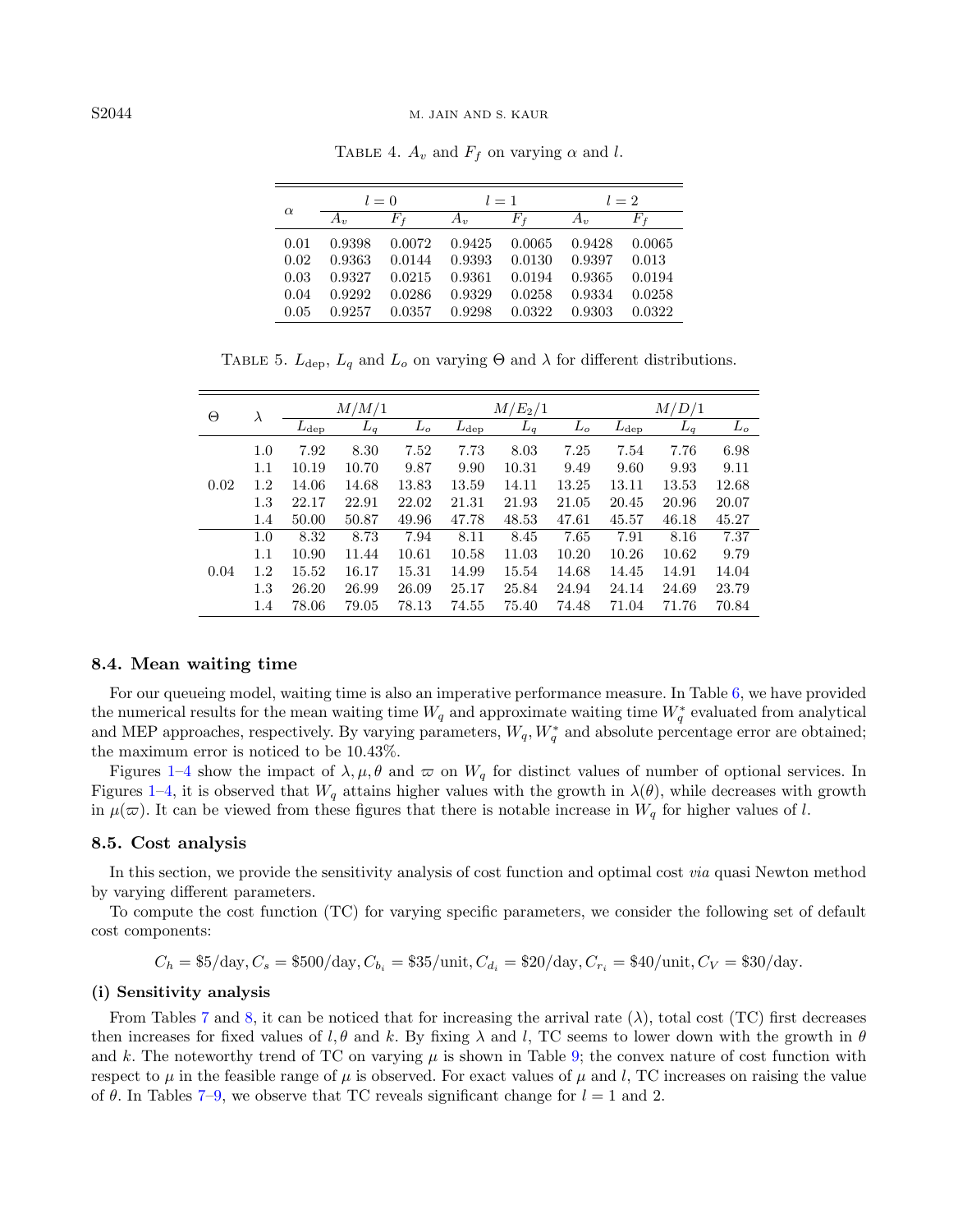| Parameters       |       | $l=1$            |                    |                               | $l=2$            |         |                 |
|------------------|-------|------------------|--------------------|-------------------------------|------------------|---------|-----------------|
|                  |       | $\overline{W_q}$ | $\overline{W_q^*}$ | $\overline{\text{error}(\%)}$ | $\overline{W_q}$ | $W_q^*$ | $(\%)$<br>error |
|                  | 1.10  | 8.73             | 8.00               | 8.41                          | 9.88             | 9.10    | 7.85            |
|                  | 1.15  | 9.72             | 8.93               | 8.13                          | 11.2             | 10.33   | 7.76            |
| $\lambda$        | 1.20  | 11.00            | 10.11              | 8.08                          | 13.00            | 11.94   | 8.10            |
|                  | 1.25  | 12.71            | 11.64              | 8.47                          | 15.56            | 14.10   | 9.39            |
|                  | 17.00 | 11.47            | 10.44              | 9.00                          | 13.64            | 12.39   | 9.14            |
|                  | 19.00 | 11.14            | 10.20              | 9.33                          | 13.18            | 12.07   | 8.41            |
| $\varpi$         | 21.00 | 10.87            | 10.02              | 7.84                          | 12.83            | 11.83   | 7.83            |
|                  | 23.00 | 10.67            | 9.88               | 7.41                          | 12.55            | 11.63   | 7.35            |
|                  | 0.01  | 10.54            | 9.79               | 7.14                          | 12.37            | 11.50   | 7.03            |
|                  | 0.02  | 11.00            | 10.11              | 8.08                          | 13.00            | 11.94   | 8.10            |
| Θ                | 0.03  | 11.50            | 10.46              | 9.05                          | 13.69            | 12.43   | 9.23            |
|                  | 0.04  | 12.05            | 10.84              | 10.06                         | 14.48            | 12.97   | 10.43           |
|                  | 1.70  | 14.16            | 12.96              | 8.47                          | 17.58            | 15.84   | 9.92            |
|                  | 1.80  | 11.00            | 10.11              | 8.08                          | 13.00            | 11.94   | 8.10            |
| $\mu$            | 1.90  | 9.04             | 8.28               | 8.45                          | 10.38            | 9.54    | 8.04            |
|                  | 2.00  | 7.70             | 7.01               | 9.08                          | 8.68             | 7.94    | 8.47            |
|                  | 0.10  | 10.87            | 10.03              | 7.79                          | 12.83            | 11.83   | 7.79            |
|                  | 0.30  | 11.12            | 10.19              | 8.37                          | 13.16            | 12.06   | 8.42            |
| $\boldsymbol{p}$ | 0.50  | 11.39            | 10.37              | 8.95                          | 13.52            | 12.29   | 9.05            |
|                  | 0.70  | 11.66            | 10.55              | 9.53                          | 13.88            | 12.54   | 9.69            |

<span id="page-18-0"></span>TABLE 6.  $W_q$  and  $W_q^*$  for varying parameters.

<span id="page-18-1"></span>





FIGURE 2.  $W_q$  for varying different values of  $\mu$ .

#### (ii) Quasi Newton method to find optimal cost

In order to find optimum cost for our present model, we consider cost as a function of service rate  $(\mu)$ and mean vacation time (v) with all other parameters keeping as fixed. Optimal values of service rate  $\mu$  and mean vacation time (v) which minimize the cost  $TC(\mu^*, v^*)$  are denoted by  $(\mu^*, v^*)$ . Then unconstraint cost minimization problem can be expressed in terms of  $\mu$  and  $v$  as

$$
TC(\mu^*, v^*) = \underset{\mu, v}{\text{Min}} TC(\mu, v). \tag{8.1}
$$

For some fixed initial values of  $(\mu, v)$ , quasi Newton method is used for searching the optimal value of  $(\mu, v)$  in the feasible range so as to minimize the total cost  $TC(\mu, v)$  *i.e.* to evaluate  $TC(\mu^*, v^*)$ . Quasi Newton method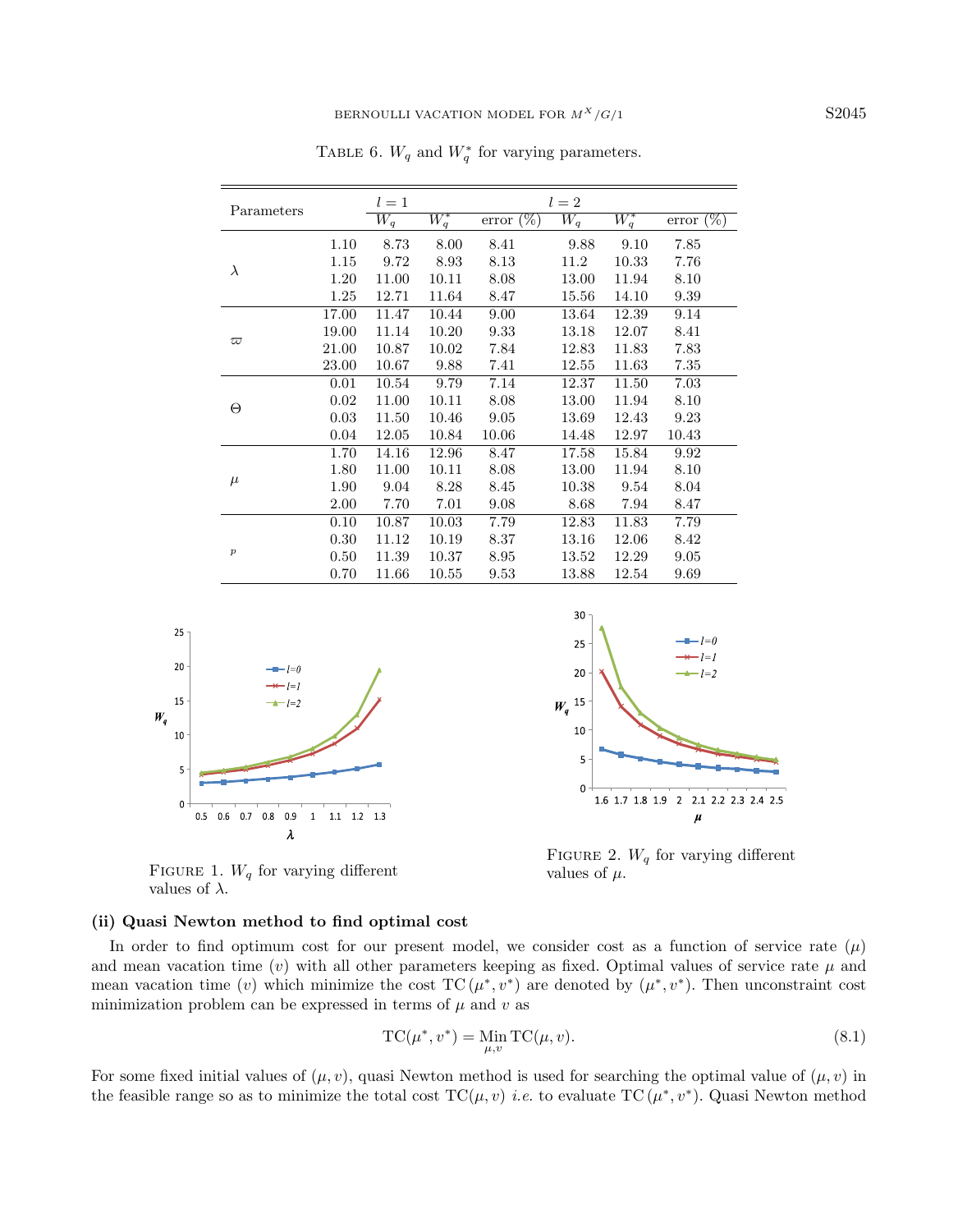

<span id="page-19-1"></span><span id="page-19-0"></span>

FIGURE 4.  $W_q$  for varying different values of  $\overline{\omega}$ .

FIGURE 3.  $W_a$  for varying different values of  $\theta$ .

TABLE 7. TC on varying  $(\lambda, l)$  for different service phases.

|           |        |           |        | $\boldsymbol{k}$ |           |                    |
|-----------|--------|-----------|--------|------------------|-----------|--------------------|
| $\lambda$ |        | $l=1$     |        |                  | $l=2$     |                    |
|           | M/M/1  | $M/E_2/1$ | M/D/1  | M/M/1            | $M/E_2/1$ | $\overline{M/D}/1$ |
| 0.90      | 165.49 | 164.55    | 163.61 | 158.43           | 157.45    | 156.48             |
| 0.95      | 161.25 | 160.15    | 159.05 | 154.51           | 153.37    | 152.22             |
| 1.00      | 157.30 | 156.02    | 154.73 | 151.09           | 149.74    | 148.39             |
| 1.05      | 153.86 | 152.36    | 150.85 | 148.45           | 146.85    | 145.25             |
| 1.10      | 151.23 | 149.45    | 147.68 | 147.01           | 145.09    | 143.18             |
| 1.15      | 149.80 | 147.69    | 145.58 | 147.41           | 145.08    | 142.76             |
| 1.20      | 150.20 | 147.66    | 145.11 | 150.69           | 147.81    | 144.93             |
| 1.25      | 153.43 | 150.30    | 147.16 | 158.75           | 155.09    | 151.43             |
| 1.30      | 161.29 | 157.33    | 153.37 | 175.58           | 170.70    | 165.82             |
| 1.35      | 177.46 | 172.25    | 167.03 | 211.09           | 204.08    | 197.08             |
| 1.40      | 210.87 | 203.51    | 196.14 | 299.36           | 287.64    | 275.92             |

is used in the direction of finding minimum value of cost with some fixed tolerance (say  $\varepsilon$ ). The steps of quasi Newton method algorithm are as follows:

#### Algorithm

**Step 1.** For fixed values of other parameters, let  $\Psi_j = [\mu, \nu]^T$ .

- **Step 2.** Start with some initial trial value  $\Psi_j$  for  $j = 0$  and evaluate TC( $\Psi_0$ ).
- **Step 3.** Compute cost gradient  $\nabla TC(\Psi_j) = [\partial TC/\partial \mu, \partial TC/\partial v]^T \big|_{\Psi_j}$  and the cost Hessian matrix is

$$
H(\Psi_j) = \begin{bmatrix} \partial^2 \text{TC}/\partial \mu^2 & \partial^2 \text{TC}/\partial \mu \partial \nu \\ \partial^2 \text{TC}/\partial \nu \partial \mu & \partial^2 \text{TC}/\partial \nu^2 \end{bmatrix} \Big|_{\Psi_j}.
$$

**Step 4.** Find the new trial solution  $\Psi_{j+1} = \Psi_j - (H(\Psi_j))^{-1} \nabla \text{TC}(\Psi_j)$ .

**Step 5.** Set  $j = j + 1$  and repeat the steps 3 and 4 until Max  $(|\partial TC/\partial \mu|, |\partial TC/\partial v|) < \varepsilon$  where  $\varepsilon$  is minimum accepted tolerance, say  $\varepsilon = 10^{-7}$ .

**Step 6.** Find the global minimum value  $TC(\mu^*, v^*) = TC(\Psi_j)$ .

Implementing the quasi Newton method in Table [10,](#page-21-0) we display the optimal solution  $(\mu^*, v^*)$  along with optimal cost TC  $(\mu^*, v^*)$  for  $M/M/1, M/E_2/1$  and  $M/D/1$  models taking  $l = 1$  and 2 and varying values of the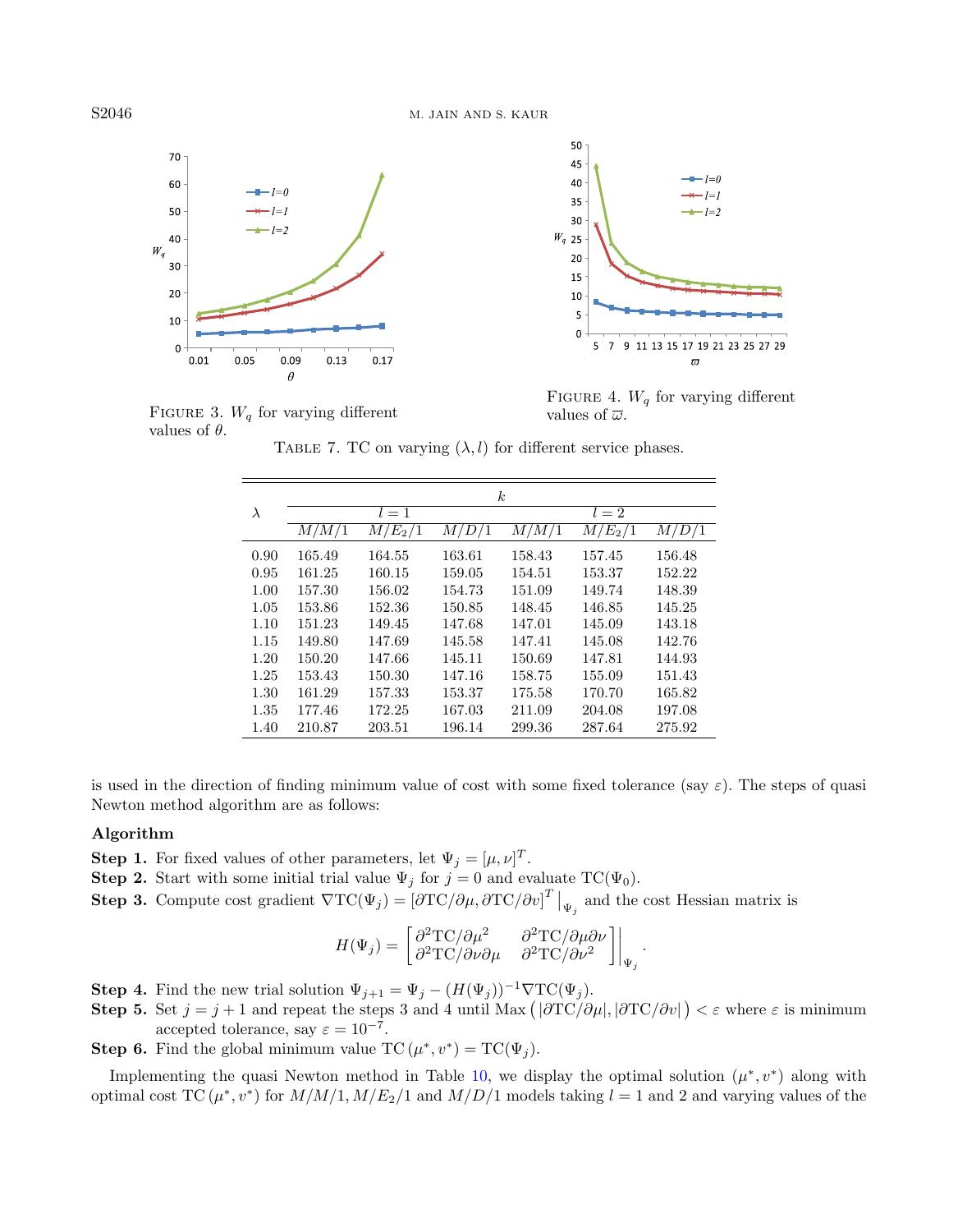<span id="page-20-1"></span><span id="page-20-0"></span>TABLE 8. TC on varying  $(\lambda, l)$  for different values of  $\Theta$ .

|           |                 | $l=1$           |                 | $l=2$                |               |                 |  |
|-----------|-----------------|-----------------|-----------------|----------------------|---------------|-----------------|--|
| $\lambda$ | $\Theta = 0.02$ | $\Theta = 0.04$ | $\Theta = 0.06$ | $= 0.02$<br>$\Theta$ | $= 0.04$<br>Θ | $\Theta = 0.06$ |  |
| 0.90      | 164.55          | 160.59          | 156.71          | 157.45               | 153.8         | 150.27          |  |
| 0.95      | 160.15          | 156.35          | 152.67          | 153.37               | 149.95        | 146.72          |  |
| 1.00      | 156.02          | 152.46          | 149.11          | 149.74               | 146.69        | 143.92          |  |
| 1.05      | 152.36          | 149.20          | 146.34          | 146.85               | 144.36        | 142.29          |  |
| 1.10      | 149.45          | 146.88          | 144.76          | 145.09               | 143.47        | 142.49          |  |
| 1.15      | 147.69          | 146.01          | 145.03          | 145.08               | 144.8         | 145.61          |  |
| 1.20      | 147.66          | 147.35          | 148.20          | 147.81               | 149.76        | 153.66          |  |
| 1.25      | 150.30          | 152.25          | 156.25          | 155.09               | 161.08        | 171.00          |  |
| 1.30      | 157.33          | 163.31          | 173.33          | 170.70               | 185.05        | 209.09          |  |
| 1.35      | 172.25          | 186.36          | 210.12          | 204.08               | 240.25        | 311.33          |  |
| 1.40      | 203.51          | 237.97          | 305.01          | 287.64               | 416.92        | 923.23          |  |

TABLE 9. TC on varying  $(\mu, l)$  for different values of  $\Theta$ .

|       |                 | $l=1$           |                 |                 | $l=2$           |                 |
|-------|-----------------|-----------------|-----------------|-----------------|-----------------|-----------------|
| $\mu$ | $\Theta = 0.02$ | $\Theta = 0.04$ | $\Theta = 0.06$ | $\Theta = 0.02$ | $\Theta = 0.04$ | $\Theta = 0.06$ |
| 1.55  | 186.04          | 211.21          | 255.96          | 245.31          | 321.85          | 521.82          |
| 1.60  | 165.38          | 178.09          | 198.84          | 193.79          | 224.62          | 281.96          |
| 1.65  | 154.85          | 161.57          | 172.47          | 169.69          | 185.15          | 210.84          |
| 1.70  | 149.66          | 152.99          | 158.81          | 157.22          | 165.56          | 179.04          |
| 1.75  | 147.65          | 148.82          | 151.63          | 150.76          | 155.16          | 162.57          |
| 1.80  | 147.66          | 147.35          | 148.20          | 147.81          | 149.76          | 153.66          |
| 1.85  | 149.04          | 147.66          | 147.13          | 147.09          | 147.39          | 149.04          |
| 1.90  | 151.40          | 149.20          | 147.65          | 147.87          | 146.98          | 147.07          |
| 1.95  | 154.46          | 151.61          | 149.27          | 149.71          | 147.92          | 146.87          |
| 2.00  | 158.05          | 154.67          | 151.70          | 152.32          | 149.82          | 147.91          |
| 2.05  | 162.04          | 158.22          | 154.73          | 155.50          | 152.43          | 149.82          |

parameters  $p, \lambda, \theta, \alpha$  and  $\varpi$ . In order to find the optimum solution using quasi Newton algorithm the feasible ranges of  $\mu$  has chosen to lie in the range [2, 6] and  $\nu$  in range [1, 2].

The trends of TC for varying different sensitive parameters are depicted in Figures [5–](#page-21-1)[8.](#page-22-1) In Figures [5](#page-21-1) and [6,](#page-21-2) optimal total cost TC<sup>∗</sup> are attained as \$141.67 and \$143.22, respectively, along with corresponding optimal parameter values ( $\lambda^* = 1.05, \mu^* = 1.75$  $\lambda^* = 1.05, \mu^* = 1.75$  $\lambda^* = 1.05, \mu^* = 1.75$ ) and ( $\lambda^* = 1.1, p^* = 0.9$ ), respectively. From Figures 7 and [8,](#page-22-1) it is also seen that TC<sup>\*</sup> are \$141.45 and \$145.84 with respective optimal parameter values ( $\lambda^* = 1.05, \theta^* = .07$ ) and  $(\mu^* = 2.2, \theta^* = 0.16).$ 

From numerical illustrations above, we observe the impact of parameters on performance indices in the system and know that the results are coincident with the practical situations.

# 9. CONCLUSION

The unreliable server  $M^X/G/1$  retrial queue investigation includes many realistic features altogether viz. optional feedback, vacation, multi-optional service, balking, server breakdown, delay in repair and multi phase etc. The assumptions of general distributions for phase services, delay in repair/repair, retrial processes, vacation etc. make our model practically plausible to deal with non-Markovian model and depict many queueing scenarios in more appropriate manner. The applications of retrial bulk model studied can be found in many real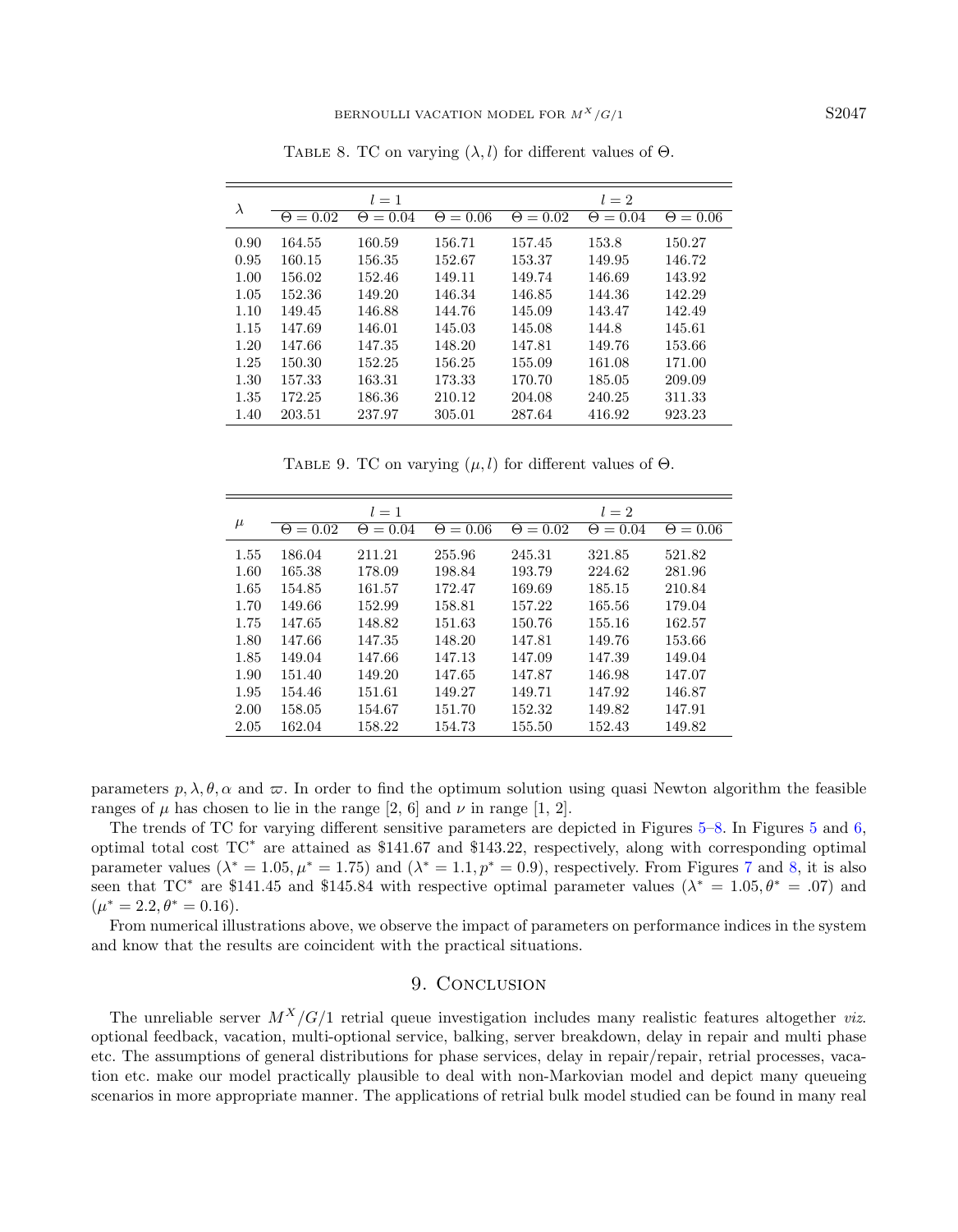|                |                     | M/M/1   |        |                        | $M/E_2/1$          |        |                        | M/D/1              |                  |                        |
|----------------|---------------------|---------|--------|------------------------|--------------------|--------|------------------------|--------------------|------------------|------------------------|
| l              | $\boldsymbol{p}$    | $\mu^*$ |        | <b>TC</b>              | $\overline{\mu^*}$ |        | TC                     | $\overline{\mu^*}$ | $\overline{v^*}$ | TC                     |
| $\mathbf{1}$   | 0.2                 | 3.3540  | 1.9634 | 142.99                 | 3.0375             | 1.7502 | 142.19                 | 2.7217             | 1.4878           | 41.20                  |
|                | $0.3\,$             | 6.2160  | 1.9848 | 139.34                 | 5.3460             | 1.8625 | 139.10                 | $4.4772\,$         | 1.6928           | 138.77                 |
| $\overline{2}$ | 0.2                 | 3.4258  | 1.9230 | 142.84                 | 3.1204             | 1.7188 | 142.08                 | 2.8155             | 1.4707           | 141.14                 |
|                | 0.3                 | 6.2887  | 1.9626 | 139.29                 | 5.4489             | 1.8434 | 139.06                 | 4.6104             | 1.6808           | 138.75                 |
| l              | $\lambda$           | $\mu^*$ | $v^*$  | TC                     | $\overline{\mu^*}$ | $v^*$  | TC                     | $\overline{\mu^*}$ | $v^*$            | TC                     |
| $\mathbf{1}$   | 1.3                 | 3.5786  | 1.8021 | 147.26                 | 3.243              | 1.6029 | 146.42                 | 2.9081             | 1.3582           | 145.37                 |
|                | 1.4                 | 3.8051  | 1.6644 | 151.35                 | 3.4502             | 1.4777 | 150.47                 | 3.0960             | 1.2484           | 149.36                 |
| $\overline{2}$ | 1.3                 | 3.6558  | 1.7644 | 147.10                 | 3.3318             | 1.5737 | 146.29                 | 3.0085             | 1.3422           | 145.30                 |
|                | 1.4                 | 3.8876  | 1.6291 | 151.18                 | 3.5451             | 1.4503 | 150.34                 | 3.2031             | 1.2334           | 149.29                 |
| l              | $\overline{\theta}$ | $\mu^*$ | $v^*$  | $\overline{\text{TC}}$ | $\mu^*$            | $v^*$  | TC                     | $\mu^*$            | $v^*$            | $\overline{\text{TC}}$ |
| $\mathbf{1}$   | 0.04                | 3.4613  | 1.9402 | 142.79                 | 3.1353             | 1.7338 | 142.04                 | 2.8098             | 1.4798           | 141.09                 |
|                | 0.06                | 3.5755  | 1.9169 | 142.59                 | 3.2392             | 1.7172 | 141.86                 | 2.9035             | 1.4715           | 140.96                 |
| $\overline{2}$ | 0.04                | 3.5356  | 1.9012 | 142.65                 | 3.2208             | 1.7034 | 141.92                 | 2.9067             | 1.4631           | 141.02                 |
|                | 0.06                | 3.6524  | 1.8791 | 142.45                 | 3.3277             | 1.6878 | 141.76                 | 3.0037             | 1.4554           | 140.90                 |
| l              | $\alpha$            | $\mu^*$ | $v^*$  | $\overline{\text{TC}}$ | $\overline{\mu^*}$ | $v^*$  | $\overline{\text{TC}}$ | $\overline{\mu^*}$ | $v^*$            | $\overline{\text{TC}}$ |
| $\mathbf{1}$   | 0.02                | 3.3106  | 1.9321 | 142.87                 | 2.9948             | 1.7126 | 142.05                 | 2.6799             | 1.4419           | 141.02                 |
|                | 0.04                | 3.2258  | 1.8682 | 142.62                 | 2.9119             | 1.6357 | 141.75                 | 2.5992             | 1.3475           | 140.65                 |
| $\overline{2}$ | 0.02                | 3.3842  | 1.8932 | 142.72                 | 3.0795             | 1.6833 | 141.94                 | 2.7754             | 1.4277           | 140.97                 |
|                | 0.04                | 3.3033  | 1.8323 | 142.49                 | 3.0000             | 1.6107 | 141.66                 | 2.6977             | 1.3398           | 140.62                 |
| l              | $\varpi$            | $\mu^*$ | $v^*$  | TC                     | $\mu^*$            | $v^*$  | TC                     | $\overline{\mu^*}$ | $v^*$            | TC                     |
| $\mathbf{1}$   | 5                   | 4.2590  | 1.7596 | 140.32                 | 3.8682             | 1.5952 | 139.80                 | 3.4780             | 1.3941           | 139.16                 |
|                | 10                  | 3.6221  | 1.8922 | 142.05                 | 3.2836             | 1.6963 | 141.36                 | 2.9459             | 1.4557           | 140.50                 |
| $\overline{2}$ | 5                   | 4.3526  | 1.7284 | 140.22                 | 3.9754             | 1.5711 | 139.72                 | 3.5988             | 1.3810           | 139.12                 |
|                | 10                  | 3.7004  | 1.8551 | 141.92                 | 3.3738             | 1.6675 | 141.26                 | 3.0476             | 1.4399           | 140.44                 |

<span id="page-21-0"></span>TABLE 10. Optimal  $(\mu^*, v^*)$  and TC on varying  $(l, p, \lambda, \theta, \alpha, \varpi)$  for different phases and optional services.

<span id="page-21-1"></span>

<span id="page-21-2"></span>

FIGURE 5. TC for varying  $(\lambda, \mu)$ .<br>FIGURE 6. TC for varying  $(\lambda, p)$ .

time systems such as in manufacturing and assembly organizations, telecommunication network, health care system, banking and computer network, etc. The supplementary variable technique (SVT) used facilitates various performance metrics explicitly which are computationally tractable also. MEP approach has also employed to demonstrate the scope of evaluating the operational characteristics of complex systems for which explicit analytical results cannot be derived. The present model can be modified by including admission control policy, working vacation policy, etc.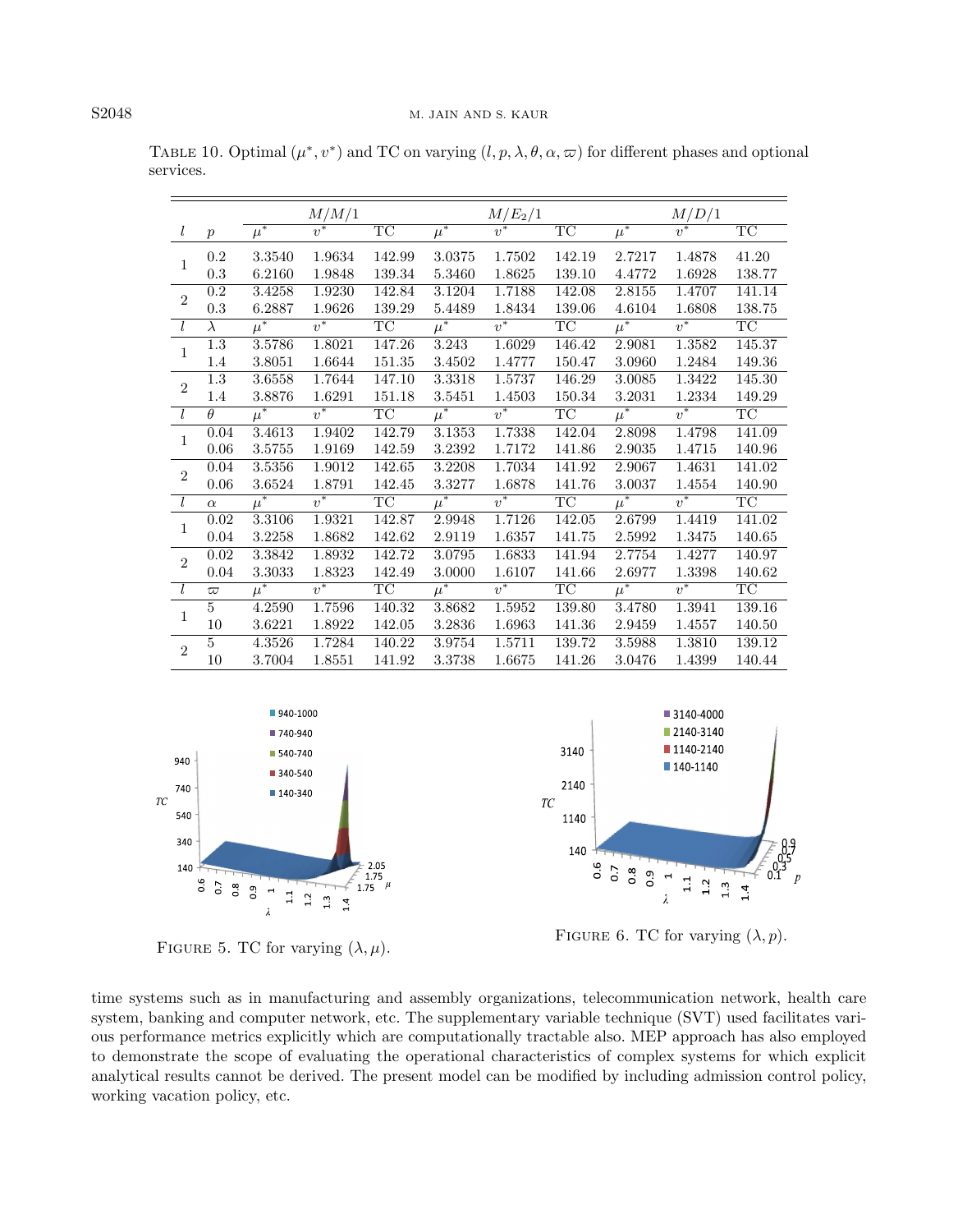<span id="page-22-2"></span>

<span id="page-22-1"></span>■ 4000-5000 ■ 3000-4000 5000 ■ 2000-3000 ■ 1000-2000 4000  $\blacksquare$  0-1000 3000  $TC$ 2000 1000  $\Omega$ 1.7 2.1 2.5 2.9 3.3 3.7 4.1 4.5 4.9  $0.06$  $0.01$ 

FIGURE 7. TC for varying  $(\lambda, \theta)$ .<br>FIGURE 8. TC for varying  $(\mu, \theta)$ .

# <span id="page-22-7"></span><span id="page-22-4"></span>Appendix A.

<span id="page-22-0"></span>Proof of Lemma [4.2.](#page-6-3) In order to analyze the model mathematically, the technique of probability generating function is used for solving governing equations. Upon multiplying the equations  $(3.2)$ ,  $(3.4–3.6)$  $(3.4–3.6)$  by appropriate power of  $z$  and then summing for all values of  $n$ , we have

$$
A(x, z) = A(0, z)(1 - M(x))\exp\{-\lambda bx\}
$$
\n(A.1)

$$
D^{d}(x, y, z) = D^{d}(x, 0, z)[1 - D_{d}(y)] \exp{-\phi_{3}(z)y}; \quad 0 \le d \le l
$$
\n(A.2)

$$
R_k^d(x, y, z) = R_k^d(x, 0, z)[1 - G_{d,k}(y)] \exp\{-\phi_4(z)y\}; \quad 0 \le d \le l; 1 \le k \le m
$$
\n(A.3)

$$
V(y, z) = V(0, z)(1 - V(y)) \exp{-\phi_5(z)y}.
$$
\n(A.4)

In the similar manner, from equation  $(3.10)$ , we obtain

<span id="page-22-12"></span><span id="page-22-9"></span><span id="page-22-8"></span>
$$
D^{d}(x, 0, z) = \alpha_{d} P^{d}(x, z); \quad 0 \le d \le l.
$$
\n(A.5)

Now, using  $(3.11)$  and  $(3.12)$  in similar manner and using  $(A.3)$ , we obtain

$$
R_1^d(x,0,z) = D^d(x,0,z)\widetilde{D}_d(\phi_3(z)); \quad 0 \le d \le l \tag{A.6}
$$

$$
R_k^d(x,0,z) = R_{k-1}^d(x,0,z)\tilde{G}_{d,k-1}(\phi_4(z)); \quad 0 \le d \le l; 2 \le k \le m.
$$
 (A.7)

Putting  $k = 2$  in equation [\(A.7\)](#page-22-4) and using [\(A.6\)](#page-22-5), then continuing recursively for  $k = 3, 4, \ldots, m$ , we have

$$
R_k^d(x,0,z) = D^d(x,0,z)\widetilde{D}_d(\phi_3(z)) \prod_{j=1}^{k-1} \widetilde{G}_{i,j}(\phi_4(z)); \quad 0 \le d \le l, 2 \le k \le m. \tag{A.8}
$$

Also, by utilizing  $(A.5)$  in  $(A.6)$  and  $(A.8)$ , we get

$$
R_1^d(x,0,z) = \alpha_d P^d(x,z)\widetilde{D}_d(\phi_3(z)); \quad 0 \le d \le l \tag{A.9}
$$

$$
R_k^d(x,0,z) = \alpha_d P^d(x,z) \widetilde{D}_d(\phi_3(z)) \prod_{j=1}^{k-1} \widetilde{G}_{i,j}(\phi_4(z)); \quad 0 \le d \le l, 2 \le k \le m. \tag{A.10}
$$

On solving the equation  $(3.3)$  and using equations  $(A.10)$ , we have

$$
P^{d}(x, z) = P^{d}(0, z)[1 - B_{d}(x)] \exp\{-\tau_{d}(z)x\}; \quad 0 \le d \le l.
$$
\n(A.11)

<span id="page-22-13"></span><span id="page-22-11"></span><span id="page-22-10"></span><span id="page-22-6"></span><span id="page-22-5"></span><span id="page-22-3"></span>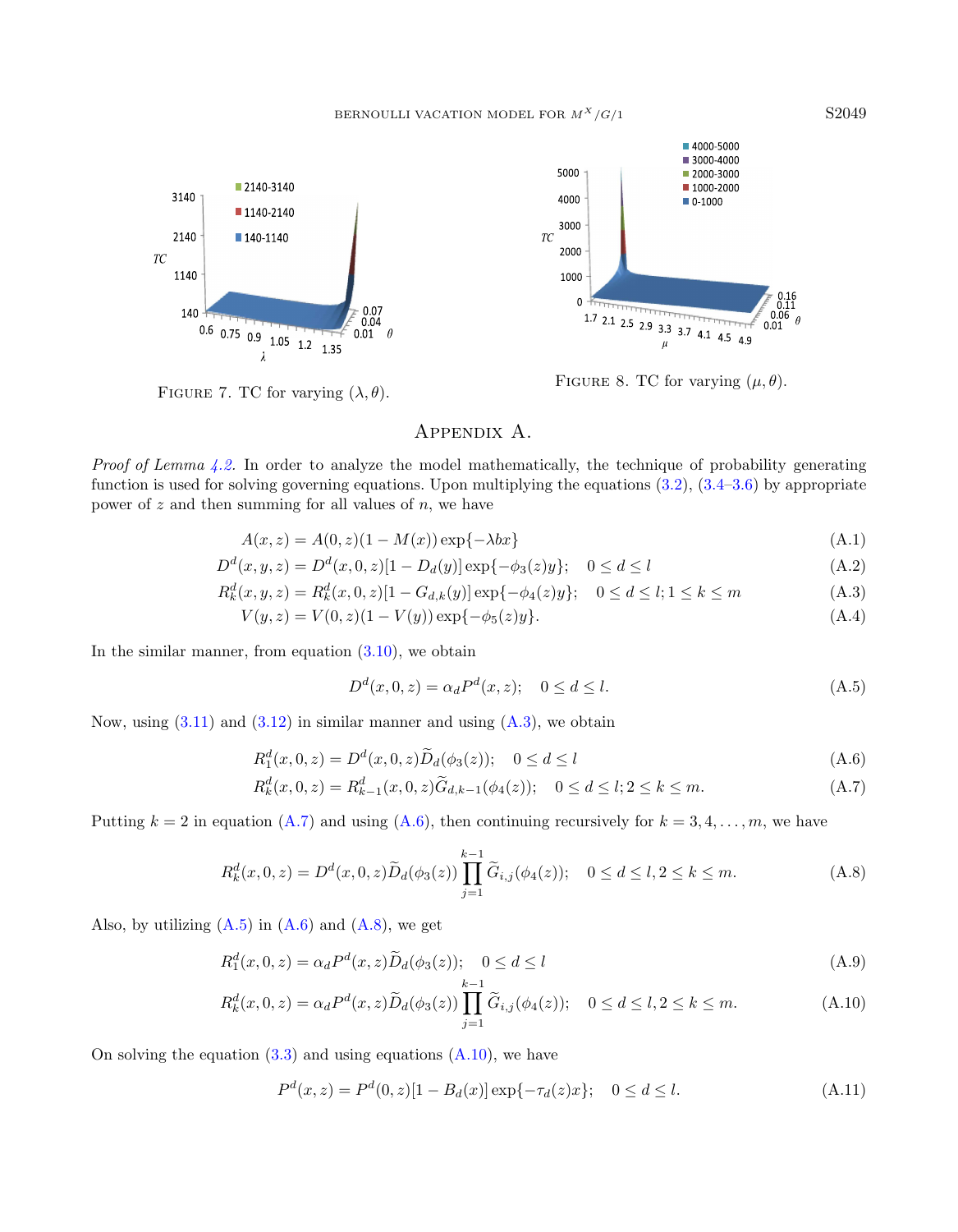Using  $(3.8)$ ,  $(3.13)$  and  $(A.11)$ , we obtain

<span id="page-23-7"></span>
$$
P^{d}(0, z) = r_{d} P^{0}(0, z) \widetilde{B}_{0}(\tau_{0}(z)); \quad 1 \le d \le l
$$
\n(A.12)

<span id="page-23-3"></span><span id="page-23-2"></span><span id="page-23-1"></span>
$$
V(0, z) = p(\theta z + \bar{\theta}) \left\{ r_0 + \sum_{d=1}^l r_d \tilde{B}_d(\tau_d(z)) \right\} P^0(0, z) \tilde{B}_0(\tau_0(z)).
$$
 (A.13)

Using  $(3.7)$  and  $(3.1)$ ,  $(A.11-A.13)$  $(A.11-A.13)$ , we get

$$
A(0,z) = z^{-1}(\theta z + \bar{\theta})P^{0}(0,z)\widetilde{B}_{0}(\tau_{0}(z))\left\{r_{0} + \sum_{d=1}^{l} r_{d}\widetilde{B}_{d}(\tau_{d}(z))\right\}\left\{q + p\widetilde{V}(\phi_{5}(z))\right\} - \lambda P_{0}.
$$
 (A.14)

Similarly, in equation  $(3.8)$  using the equation  $(A.1)$ , we have

$$
P^{0}(0,z) = \lambda P_{0}X(z) + A(0,z)\left[\widetilde{M}(\lambda b) + X(z)\left(1 - \widetilde{M}(\lambda b)\right)\right].
$$
 (A.15)

Using equation  $(A.14)$  in  $(A.15)$ , we get

<span id="page-23-8"></span><span id="page-23-6"></span><span id="page-23-5"></span><span id="page-23-4"></span>
$$
P^{0}(0,z) = zP_0\phi_1(z)\widetilde{M}(\lambda b)(S(z))^{-1}.
$$
\n(A.16)

By using equation  $(A.16)$  in equation  $(A.15)$ , we get

$$
A(0,z) = \lambda P_0 \left[ z - X(z) \left( \theta z + \bar{\theta} \right) \widetilde{B}_0(\tau_0(z)) \left\{ r_0 + \sum_{d=1}^l r_d \widetilde{B}_d(\tau_d(z)) \right\} \left\{ \bar{p} + p \widetilde{V}(\phi_5(z)) \right\} \right] (S(z))^{-1}.
$$
 (A.17)

By utilizing equations  $(A.5)$  in  $(A.2)$  and  $(A.9)$ ,  $(A.10)$  in  $(A.3)$ , we get

$$
D^{d}(x, y, z) = \alpha_{d} P^{d}(x, z) [1 - D_{d}(y)] \exp\{-\phi_{3}(z)y\}; \quad 0 \le d \le l.
$$
\n(A.18)

$$
R_1^d(x, y, z) = \alpha_d P^d(x, z) \widetilde{D}_d(\phi_3(z)) [1 - G_{d,k}(y)] \exp\{-\phi_4(z)y\}; \quad 0 \le d \le l. \tag{A.19}
$$

$$
R_k^d(x, y, z) = \alpha_d P^d(x, z) \widetilde{D}_d(\phi_3(z)) \prod_{j=1}^{k-1} \widetilde{G}_{i,j}(\phi_4(z))[1 - G_{d,k}(y)] \exp\{-\phi_4(z)y\};
$$
  
0 \le d \le l, 2 \le k \le m. (A.20)

Using  $(A.1)$ ,  $(A.4)$ ,  $(A.11)$ ,  $(A.18-A.20)$  $(A.18-A.20)$  in normalizing condition  $(3.14)$  and further using  $(A.12)$ ,  $(A.13)$  and  $(A.16)$ ,  $(A.17)$ , we can obtain value of  $P_0$  as

$$
P_0 = b\varepsilon_1[\varepsilon_2]^{-1}.\tag{A.21}
$$

Now, combining  $(A.1)$  and  $(A.17)$ , and using the value of  $P_0$  we have result given in equation [\(4.2\)](#page-6-1).

Similarly, utilizing  $P_0$  in equation [\(A.16\)](#page-23-4) and further substituting the outcome in [\(A.11\)](#page-22-9), we can easily obtain equation [\(4.3\)](#page-6-4) and hence equations [\(4.4](#page-6-5)[–4.6\)](#page-6-6).

# Appendix B.

<span id="page-23-0"></span>*Proof of Theorem [6.2.](#page-14-1)* In order to find the approximate expected waiting time of test unit  $U$ , for different server status is obtained as follows: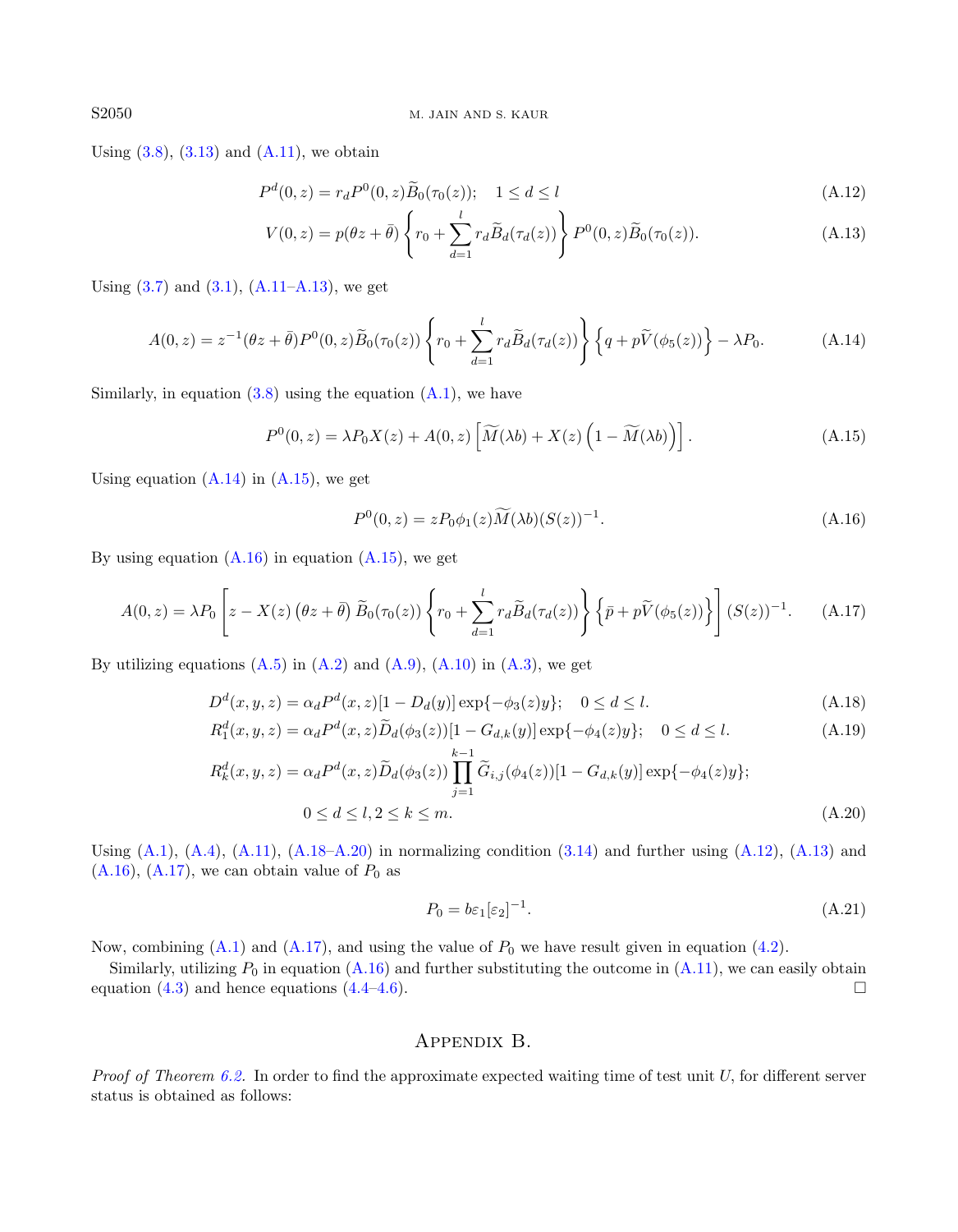### (a) Idle state

Upon arrival of unit  $U$ , if the server is in idle state  $I$ , then the server immediately turned on to busy state. In this case, the unit  $U$ , has to wait due to that unit preceding him in the same group. Thus, the mean waiting time of the unit  $U$ , in idle state is given as

$$
W_I = \left(\beta_0 + \sum_{d=1}^{l} r_d \beta_d\right) 2^{-1} \left(c_{(2)}(c)^{-1} - 1\right). \tag{B.1}
$$

#### (b) Busy state

In the busy state, while the server is rendering the essential/optional service, test unit  $U$  has to wait for (i) the service time of those n units in front of him, (ii) additional waiting time due to the unit preceding him in the same group. Thus mean waiting time in busy state while rendering essential/optional service is

$$
W_B = \left(\beta_0 + \sum_{d=1}^{l} r_d \beta_d\right) \left[n + 2^{-1} \left(c_{(2)}(c)^{-1} - 1\right)\right].\tag{B.2}
$$

#### (c) Delayed repair state

Upon arrival of test unit U, if the server is broken down while rendering the essential/optional service of the unit and waiting for repair, then the test unit U will wait (i) residual delay time, (ii) mean repair time, (iii) service time of those  $n$  units in front of him and (iv) additional waiting time due to the unit preceding him in same group. Thus mean waiting time for unit in delay repair state  $D_d(d = 1, 2...l)$  is

$$
W_{D_d} = \gamma_d^{(2)} (2\gamma_d)^{-1} + g_d + \left(\beta_0 + \sum_{d=1}^l r_d \beta_d\right) \left[n + 2^{-1} \left(c_{(2)}(c)^{-1} - 1\right)\right].
$$
 (B.3)

#### (d) Repair state

If server is failed while rendering the essential/optional service of the unit, the test unit  $U$  will wait for the (i) residual repair time, (ii) service time of n units in front of him and (iii) additional waiting time due to unit preceding him in same group. Thus mean waiting time for  $R_d(d = 1, 2...l)$  state is

<span id="page-24-1"></span>
$$
W_{R_d} = g_d^{(2)} (2g_d)^{-1} + \left(\beta_0 + \sum_{d=1}^l r_d \beta_d\right) \left[n + 2^{-1} \left(c_{(2)}(c)^{-1} - 1\right)\right].\tag{B.4}
$$

#### (e) Vacation state

During the vacation state, test unit U will wait for (i) residual vacation time, (ii) for the service time of those n units in front of him and (ii) additional waiting time due to the unit preceding him in same group. Thus mean waiting time in vacation state is

$$
W_v = v^{(2)}(2v)^{-1} + \left(\beta_0 + \sum_{d=1}^l r_d \beta_d\right) \left[n + 2^{-1} \left(c_{(2)}(c)^{-1} - 1\right)\right].
$$
 (B.5)

On utilizing equations [\(B.1–](#page-24-0)[B.5\)](#page-24-1) and summing up waiting time of test unit in idle state, busy state, delayed to repair state, repair and vacation state, we obtain the approximate mean waiting time in the service system given in equation [\(6.9\)](#page-14-2).

Acknowledgements. The authors are thankful to the editor of the journal and the reviewers for their valuable suggestions for the improvement of this article.

<span id="page-24-0"></span>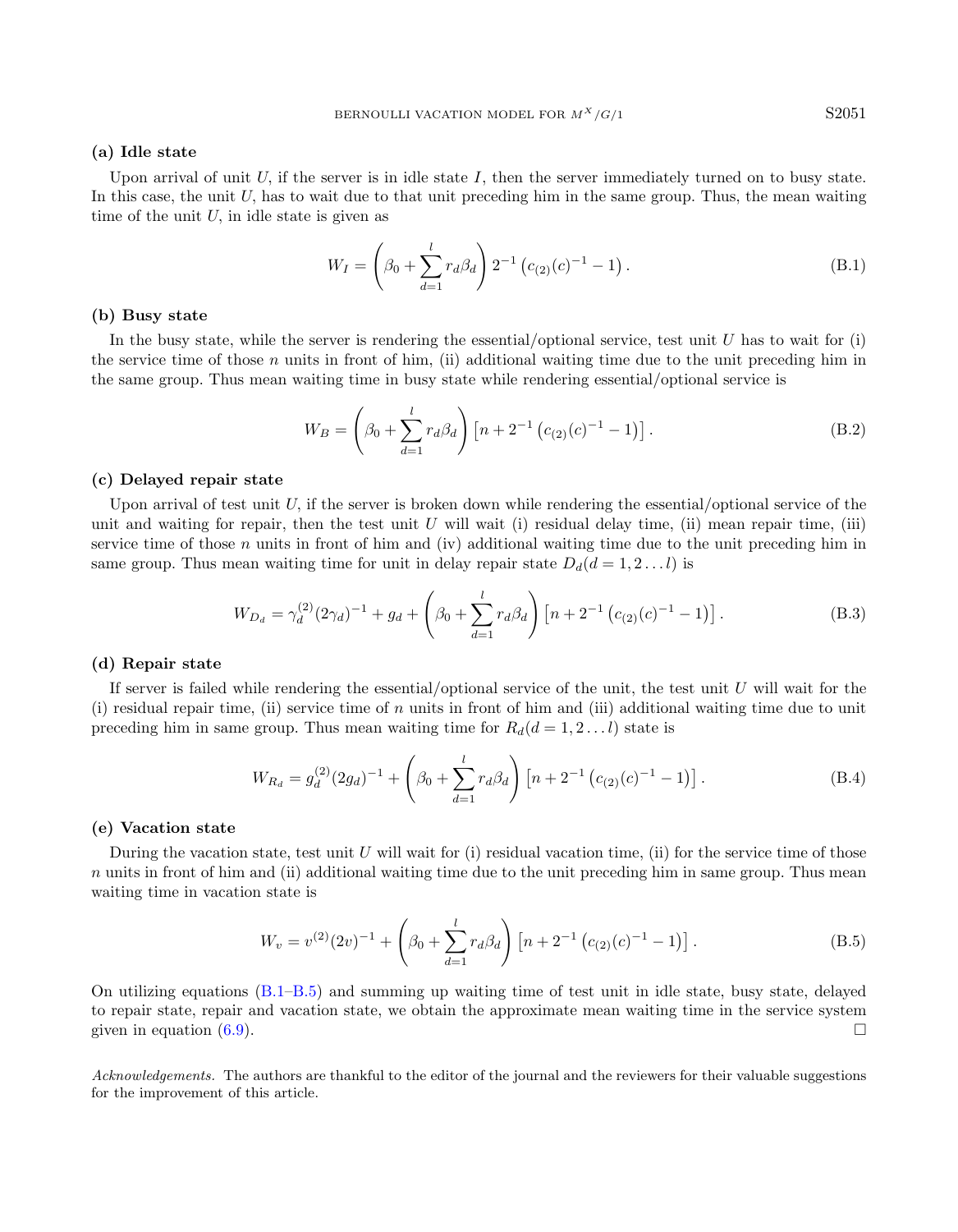#### <span id="page-25-23"></span><span id="page-25-20"></span><span id="page-25-18"></span><span id="page-25-12"></span><span id="page-25-11"></span><span id="page-25-2"></span><span id="page-25-1"></span><span id="page-25-0"></span>S2052 M. JAIN AND S. KAUR

#### **REFERENCES**

- <span id="page-25-32"></span><span id="page-25-7"></span>[1] J.R. Artalejo, Accessible bibliography on retrial queues. Math. Comput. Model. 30 (1999) 1–6.
- [2] J.R. Artalejo and A. Gómez-Corral, Retrial Queueing Systems. Springer-Verlag Berlin Heidelberg, Berlin, Heidelberg (2008).
- <span id="page-25-13"></span>[3] G. Ayyappan and S. Shyamala, Transient solution of an  $M[X]/G/1$  queueing model with feedback, random breakdowns. Bernoulli schedule server vacation and random setup time. Int. J. Oper. Res. 25 (2016) 196–211.
- <span id="page-25-14"></span>[4] F.-M. Chang, T.-H. Liu and J.-C. Ke, On an unreliable-server retrial queue with customer feedback and impatience. Appl. Math. Model. 55 (2018) 171–182.
- <span id="page-25-4"></span>[5] G. Choudhury and M. Deka, A single server queueing system with two phases of service subject to server breakdown and Bernoulli vacation. Appl. Math. Model. 36 (2012) 6050–6060.
- <span id="page-25-27"></span>[6] G. Choudhury and M. Deka, A batch arrival unreliable server delaying repair queue with two phases of service and Bernoulli vacation under multiple vacation policy. Qual. Technol. Quant. Manag. 15 (2018) 157–186.
- <span id="page-25-21"></span>[7] G. Choudhury and J.-C. Ke, An unreliable retrial queue with delaying repair and general retrial times under Bernoulli vacation schedule. Appl. Math. Comput. 230 (2014) 436–450.
- <span id="page-25-25"></span>[8] G. Choudhury, J.C. Ke and L. Tadj, The N-policy for an unreliable server with delaying repair and two phases of service. J. Comput. Appl. Math. 231 (2009) 349–364.
- <span id="page-25-8"></span>[9] G. Choudhury and M.R. Paul, A two phase queueing system with Bernoulli feedback. Inf. Manag. Sci. 16 (2005) 35–52.
- <span id="page-25-5"></span>[10] G. Choudhury and L. Tadj, An  $M/G/1$  queue with two phases of service subject to the server breakdown and delayed repair. Appl. Math. Model. 33 (2009) 2699–2709.
- <span id="page-25-9"></span>[11] I. Dimitriou, A mixed priority retrial queue with negative arrivals, unreliable server and multiple vacations. Appl. Math. Model. 37 (2013) 1295–1309.
- <span id="page-25-10"></span>[12] B.T. Doshi, Queueing systems with vacations – A survey. Queueing Syst. 1 (1986) 29–66.
- [13] S. Gao and J. Wang, Performance and reliability analysis of an M/G/1−G retrial queue with orbital search and non-persistent customers. Eur. J. Oper. Res. 236 (2014) 561–572.
- <span id="page-25-24"></span>[14] A. Govindan and N. Marimuthu, An  $M^{[X]}/G(a, b)/1$  queue with unreliable server, re-service on server's decision, balking and Bernoulli vacation schedule under multiple vacation policy. J. Math. Model. 6 (2018) 213–238.
- <span id="page-25-19"></span><span id="page-25-15"></span>[15] M. Jain and A. Bhagat, Unreliable bulk retrial queues with delayed repairs and modified vacation policy. J. Ind. Eng. Int. 10 (2014) 1–19.
- <span id="page-25-3"></span>[16] M. Jain and A. Bhagat,  $M^X/G/1$  retrial vacation queue for multi-optional services, phase repair and reneging. *Qual. Technol.* Quant. Manag. 13 (2016) 263–288.
- <span id="page-25-6"></span>[17] J.C. Ke and F.M. Chang, Modified vacation policy for M/G/1 retrial queue with balking and feedback. Comput. Ind. Eng. 57 (2009) 433–443.
- <span id="page-25-31"></span><span id="page-25-28"></span>[18] B. Kim and J. Kim, Waiting time distributions in an  $M/G/1$  retrial queue with two classes of customers. Ann. Oper. Res. 252 (2017) 121–134.
- <span id="page-25-29"></span>[19] B.K. Kumar, S. Pavai Madheswari and S.R. Anantha Lakshmi, An M/G/1 Bernoulli feedback retrial queueing system with negative customers. Oper. Res. 13 (2013) 187–210.
- <span id="page-25-16"></span>[20] K. Lakshmi and K. Ramanath, An  $M/G/1$  two phase multi-optional retrial queue with Bernoulli feedback, non-persistent customers and breakdown and repair. Int. J. Oper. Res. 19 (2013) 78–95.
- <span id="page-25-17"></span>[21] W. Lea Pearn, J.-C. Ke and Y. Chung Chang, Sensitivity analysis of the optimal management policy for a queuing system with a removable and non-reliable server. Comput. Ind. Eng. 46 (2004) 87-99.
- <span id="page-25-22"></span>[22] K.C. Madan, An  $M/G/1$  Queue with second optional service. Queueing Syst. **34** (2000) 37–46.
- [23] J. Medhi, A single server poisson input queue with a second optional channel. Queueing Syst. 42 (2002) 239–242.
- <span id="page-25-26"></span>[24] P. Rajaurai, Sensitivity analysis of an  $M/G/1$  retrial queueing system with disaster under working vacations and working breakdowns. RAIRO-Oper. Res. 52 (2018) 35–54.
- <span id="page-25-30"></span>[25] P. Rajadurai, M.C. Saravanarajan and V.M. Chandrasekaran, Cost optimisation analysis of retrial queue with K optional phases of service under multiple working vacations and random breakdowns. Int. J. Ind. Syst. Eng. 29 (2018) 193–222.
- [26] C.E. Shannon, A mathematical theory of communication. Bell Syst. Tech. J. 27 (1948) 623–656.
- [27] C.J. Singh and S. Kaur, Unreliable server retrial queue with optional service and multi-phase repair. Int. J. Oper. Res. 14 (2017) 35–51.
- [28] C.J. Singh, M. Jain and B. Kumar, Queueing model with state-dependent bulk arrival and second optional service. Int. J. Math. Oper. Res. 3 (2011) 322–340.
- [29] C.J. Singh, M. Jain and B. Kumar, Analysis of  $M/G/1$  queueing model with state dependent arrival and vacation. J. Ind. Eng. Int.  $8(2012)$  1–8.
- [30] C.J. Singh, M. Jain and B. Kumar,  $M^X/G/1$  unreliable retrial queue with option of additional service and Bernoulli vacation. Ain Shams Eng. J. 7 (2016) 415–429.
- [31] C.J. Singh, M. Jain and S. Kaur, Performance analysis of bulk arrival queue with balking, optional service, delayed repair and multi-phase repair. Ain Shams Eng. J. 9 (2017) 2067–2077.
- [32] C.J. Singh, S. Kaur and M. Jain, Waiting time of bulk arrival unreliable queue with balking and Bernoulli feedback using maximum entropy principle. J. Stat. Theory Pract. 11 (2017) 41–62.
- [33] C.J. Singh, B. Kumar and S. Kaur,  $M^X/G/1$  state dependent arrival queue with optional service and vacation under randomised policy. Int. J. Ind. Syst. Eng. 29 (2018) 252–272.